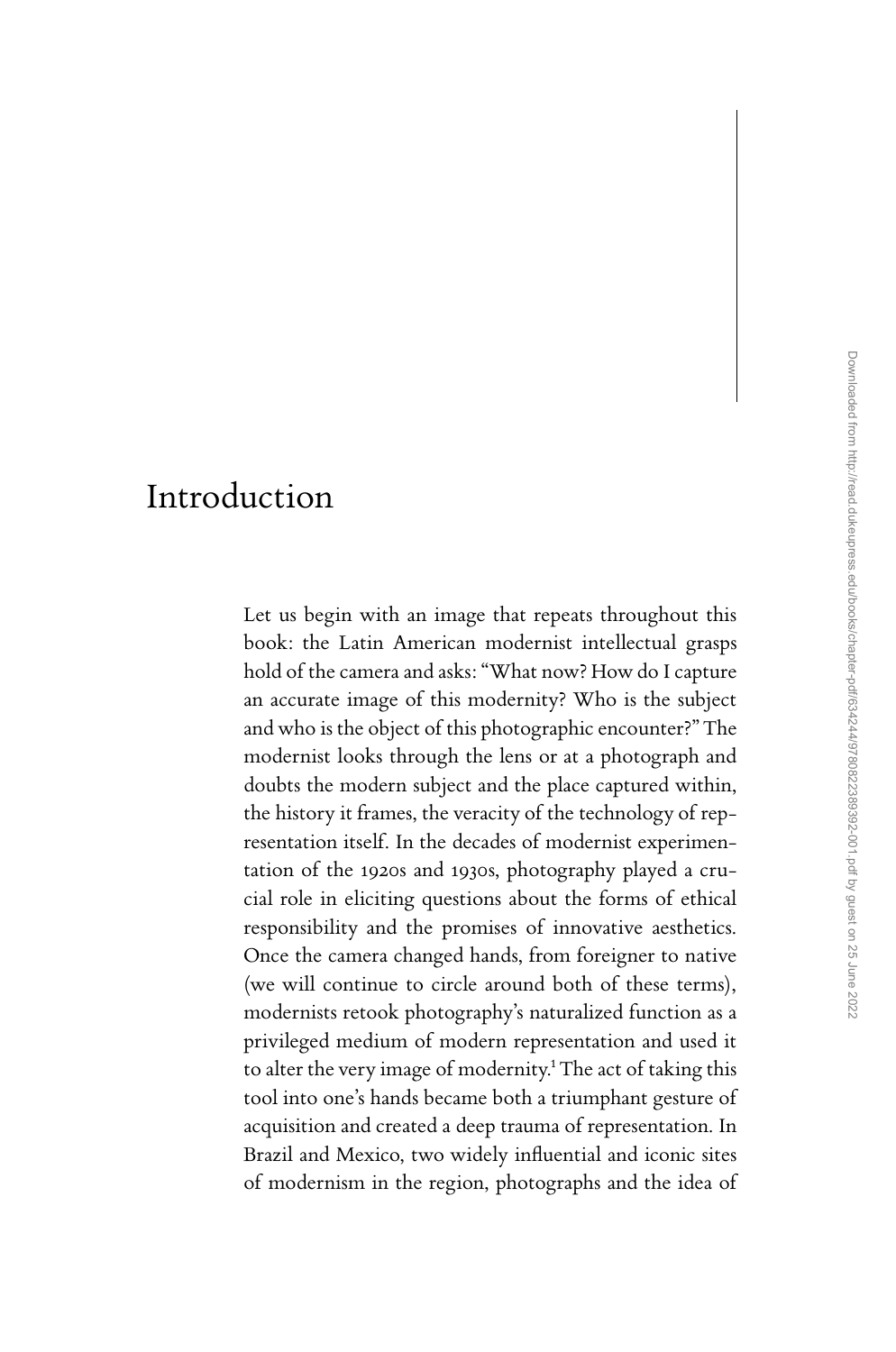the photographic led artists and writers to produce works that fuse meditations on ethics with experimental aesthetics in what I call the ethos of modernism.

Since its invention in the nineteenth century, photography has been bound up with modern fantasies and fears as much as it has defined artistic, scientific, and even political projects. In the 1920s, greater access to cameras and the widespread reproduction of all kinds of photographs created a broad association between the medium and key characteristics of modernity. Photography captured the increasing circulation of products, ideas, and people, contributed to an epistemology that associated seeing with knowing, and represented subjects marked by race and gender who were gaining visibility as participants in modern societies. These decades saw an explosion of photographs globally: improved rotogravure technology filled newspapers and weeklies with photographs; with smaller and lighter cameras in hand, tourists and social scientists voyaged to the frontier between the modern and its others by train, plane, and automobile; and artists moved between the continents and within nations, experimenting with new technologies and theories of representation.

The modernist avant-garde across Latin America emerged on the scene during the late teens and early 1920s: the Week of Modern Art in São Paulo (1922) featured readings, concerts, and exhibitions, Estridentistas (Stridentists) posted manifestos in the streets and published experimental visual poetry in Xalapa (1921), and odes to the urban such as *Twenty Poems to Be Read on the Tram* (1922) by Argentine Oliverio Girondo peppered the literary landscape.2 During the 1930s the number of manifestos diminished but experiments with prose fiction and visuality still flourished, laying the groundwork for the international importance of the Latin American novel throughout the rest of the century. Brazilian anthropophagy, which proclaimed a nation of cultural cannibals who consumed African, indigenous, and European cultures, recurs in novels, theory, films, and fine arts throughout the twentieth and into the twenty-first century. The Estridentistas and the Contemporáneos, the two leading modernist avant-garde movements in Mexico, were publicly at odds over the character of modern art and of modernity itself. Nevertheless, they shared a focus on linguistic innovation, temporal discontinuity, and interdisciplinary collaborations across the arts. These authors, who are now canonical figures in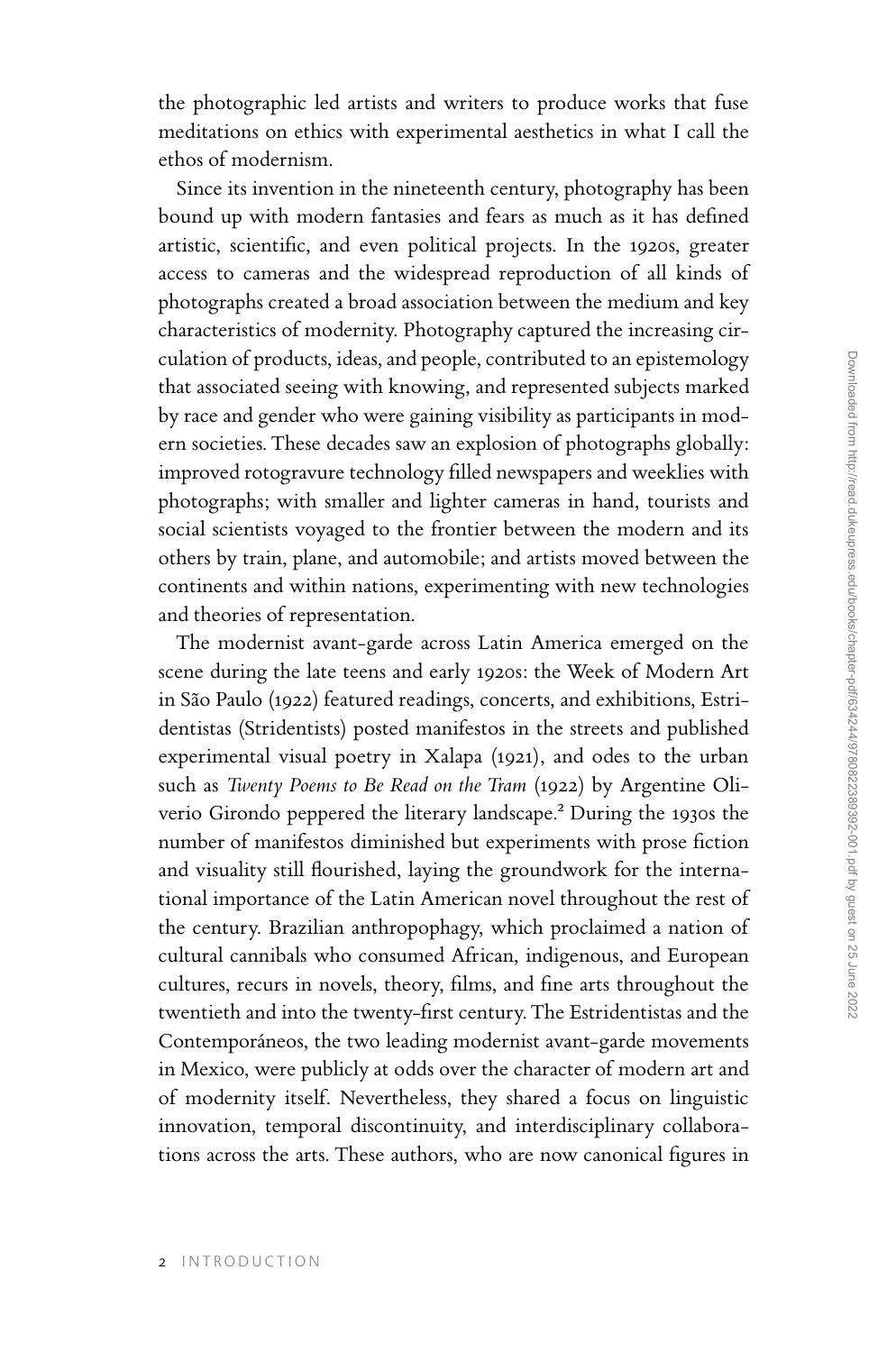the national literary traditions of Mexico and Brazil, looked at modern life through the camera in a variety of ways: Mário de Andrade, known as the pope of Brazilian modernism, took and collected hundreds of photographs, and Salvador Novo, who remained a dominant presence in Mexican letters from the 1920s until the 1970s, meditated on the medium's aesthetic potential as "the prodigal daughter of the fine arts." Major writers from both countries' modernist movements published in photographically illustrated magazines, an early form of mass media that included their reflections on the relationship between image and word contained within. Commonplace rhetoric about the contemporary experience of visual overload—through advertisements, the Internet, and video—echo proclamations about radical and disorienting changes in technologies of seeing and representation from this earlier period.

This book examines the varied functions of photography in the major modernist movements in Mexico and Brazil in the twenties and thirties, working toward a theory of modernism contained in the contact—material and conceptual—between image and word. The place commonly referred to as Latin America offers a story about modernism in which the variety of photographic discourses in circulation are as important as those few later designated as art. It poses the challenge of seeing such images as important practices of modernism even as they require a redefinition of modernist photographic aesthetics. The images that follow may be surprising to readers accustomed to looking at European and U.S. works from the same period: strangely rural for the urban New Vision, diminutive compared to Constructivism's monumentalism, more populated than the stark New Objectivity, melodramatically kitsch as much as avant-garde, and documentary without satisfying the progressivist desires of that reformist mode.<sup>3</sup> Even writing those comparisons, however, works against the broad project of this book, which seeks to substantially decenter modernism from those centers of economic modernization. Looking at these photographs and reading the texts that engage them entails a formalism that does not impose aesthetic expectations from other modernist sites, and an ethics that understands the histories of modernity and photography embedded in that of colonialism.

Photography provides a special opportunity to theorize modernism in Latin America, for it bore both the promise of modernity as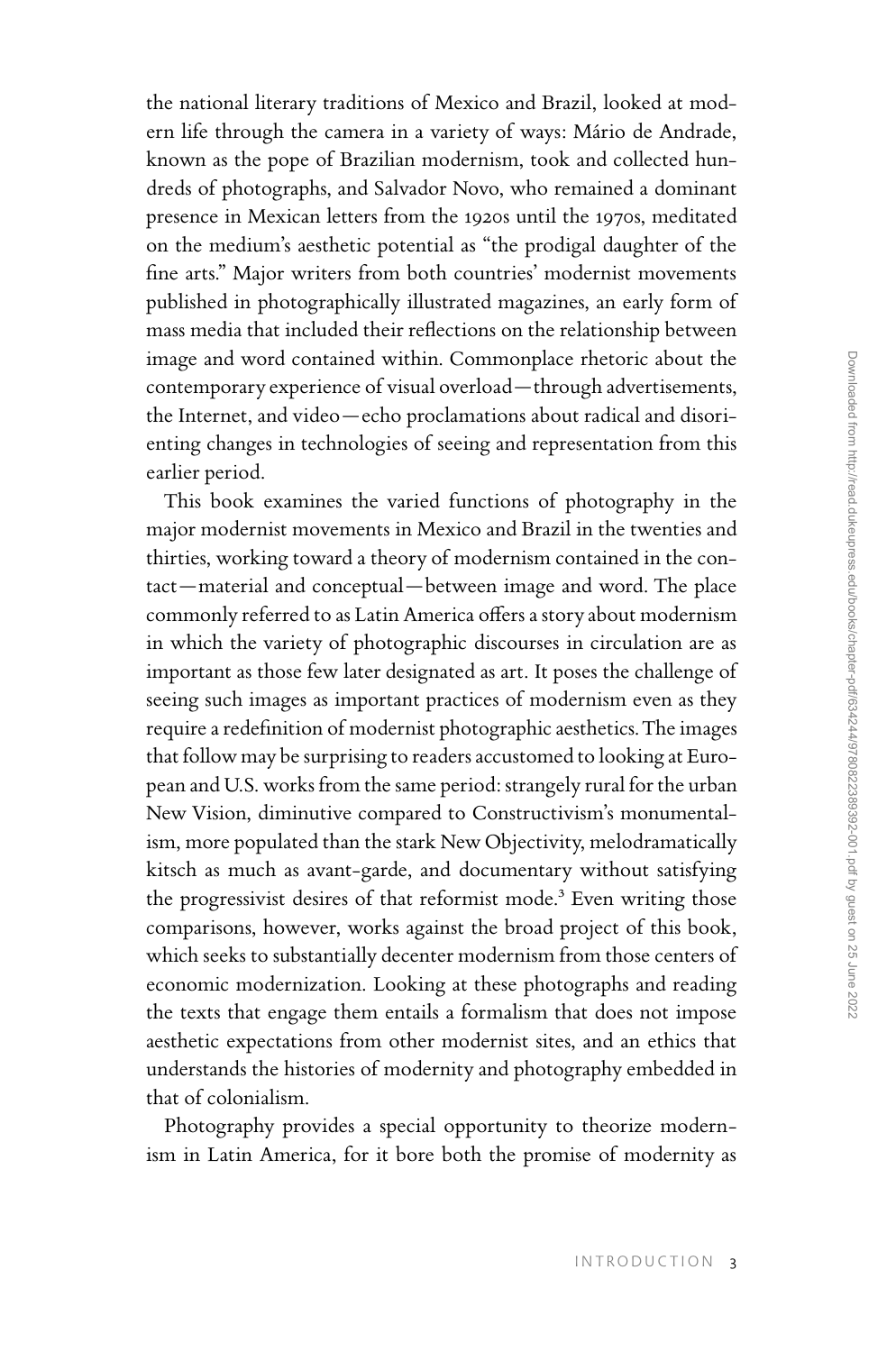technological advancement and the stain of late-nineteenth and earlytwentieth-century projects of imperial expansion. In the groundbreaking first colloquium on Latin American photography held in Mexico in 1978, Héctor Schmucler explained that the truism that "the camera doesn't look from nowhere" signifies more than just a general concept of the photographer's limited "point of view." The lack of neutrality of photographs results as much from the stance of the photographer as the camera's design, which reproduces the perspectival illusion canonized in Renaissance painting. The Argentine scholar adds a twentieth-century challenge to this history of pictures, for "the Kodak, along with Coca-Cola and the starred flag, constitutes one of the most broadcast symbols of the North American presence in the world."4 Just two decades before the modernist movements took shape, J. C. Hemment wrote in *Cannon and Camera: Sea and Land Battles of the Spanish-American War in Cuba, Camp Life, and the Return of the Soldiers* (1898): "The camera is like the gun of the war ship: while the gun can do the deadly execution, while shot and shell are brought to a state of perfection by our skilled artisans, the man must be behind the gun. So it is with the camera."5 As the dramatically illustrated, two-volume set *Our Islands and Their People* (1899) makes clear—especially in figure 1, an altered image with the U.S. flag drawn in to imagine a warm welcome in Cuba—photography arrived burdened with the baggage of military intervention and commercial expansion, as well as touristic curiosity and ethnographic desire.<sup>6</sup> It also carried with it a way of seeing, which embeds ethical issues in even the most formal analyses. Literary expression shared these tensions: as much as photographers sought to make the camera see differently, writers attempted to make the colonizer's languages of Spanish and Portuguese achieve national expression, even as millions of people around them spoke indigenous languages. Despite the often violent history of photographic capture, there was

no resisting the temptation of the camera in the vibrant cultural atmosphere of the 1920s and 1930s. Mário de Andrade fondly referred to his camera as his *codaquinha*, a nickname that fused the name of the pervasive U.S. brand with the diminutive typical of Brazilian Portuguese. The literary and artistic modernist movements in Mexico and Brazil were deeply engaged with photography and exhibited a fascination with the medium as a means to represent modern life as well as a rich mine of words and concepts. Through the examination of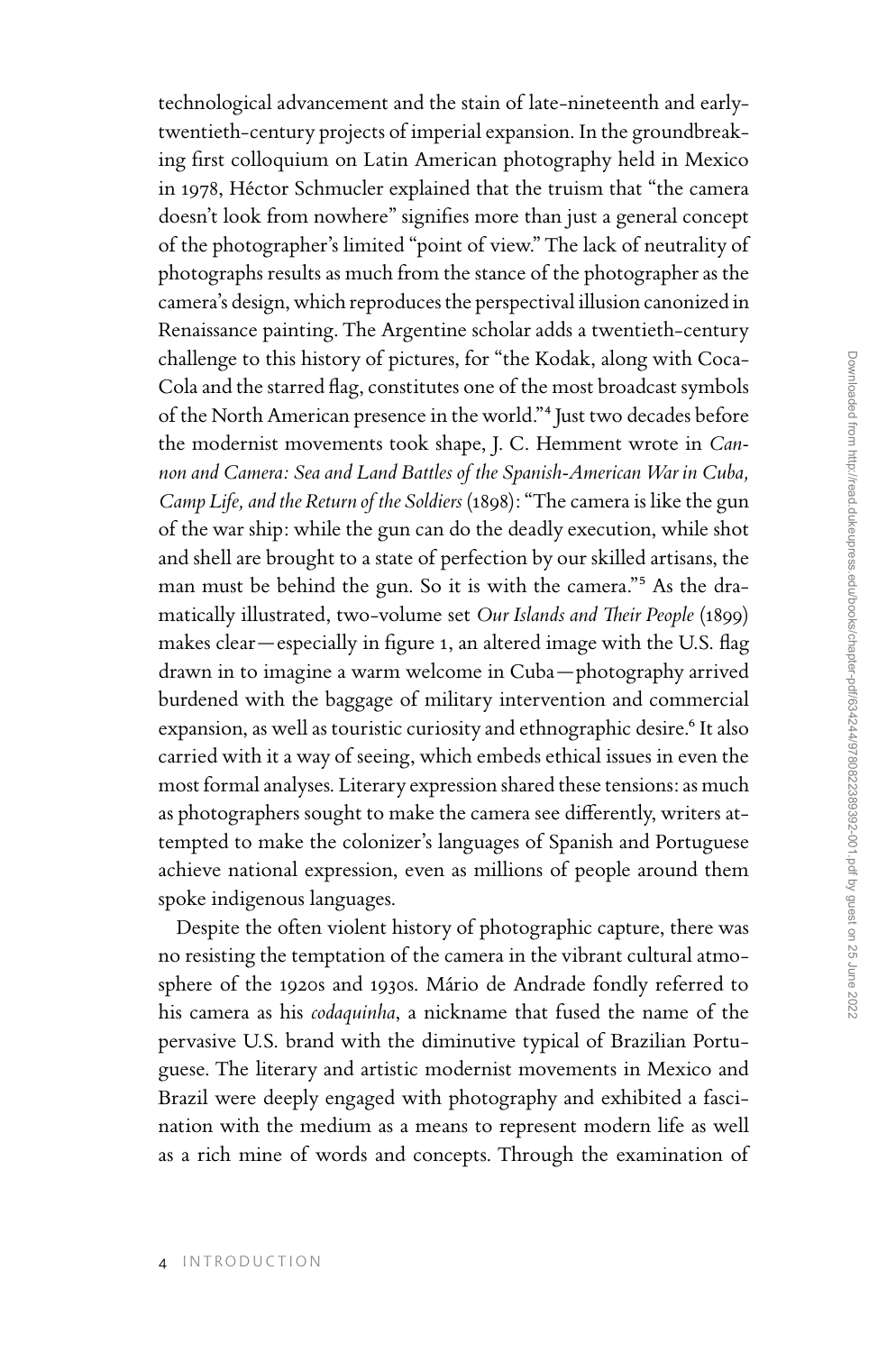

**1** José de Olivares, *Our Islands and Their People*, N. D. Publishing Co., 1899

extensive archival materials, I show how photography pervaded the experimental and popular literature of the period, and how captions, graphic design, and other texts altered the meaning of photographs. The ethical self-questioning provoked by the photographic encounter was part and parcel of aesthetic experiments with light, line, and frame, surprisingly the very themes germane to the formalism of mainstream modernist studies.7 By making explicit the challenges of making art do more than just represent the world realistically, photography augured exciting new possibilities for formal experimentation and an ethics that challenged antiquated social mores rather than dictated morality. The resulting modernism participated in what Mário de Andrade termed "critical nationalism," a politics that critiqued the colonial history of the Americas and its twentieth-century formation, yet did not obediently serve the interests of the increasingly centralized and homogenizing modern states in Mexico and Brazil.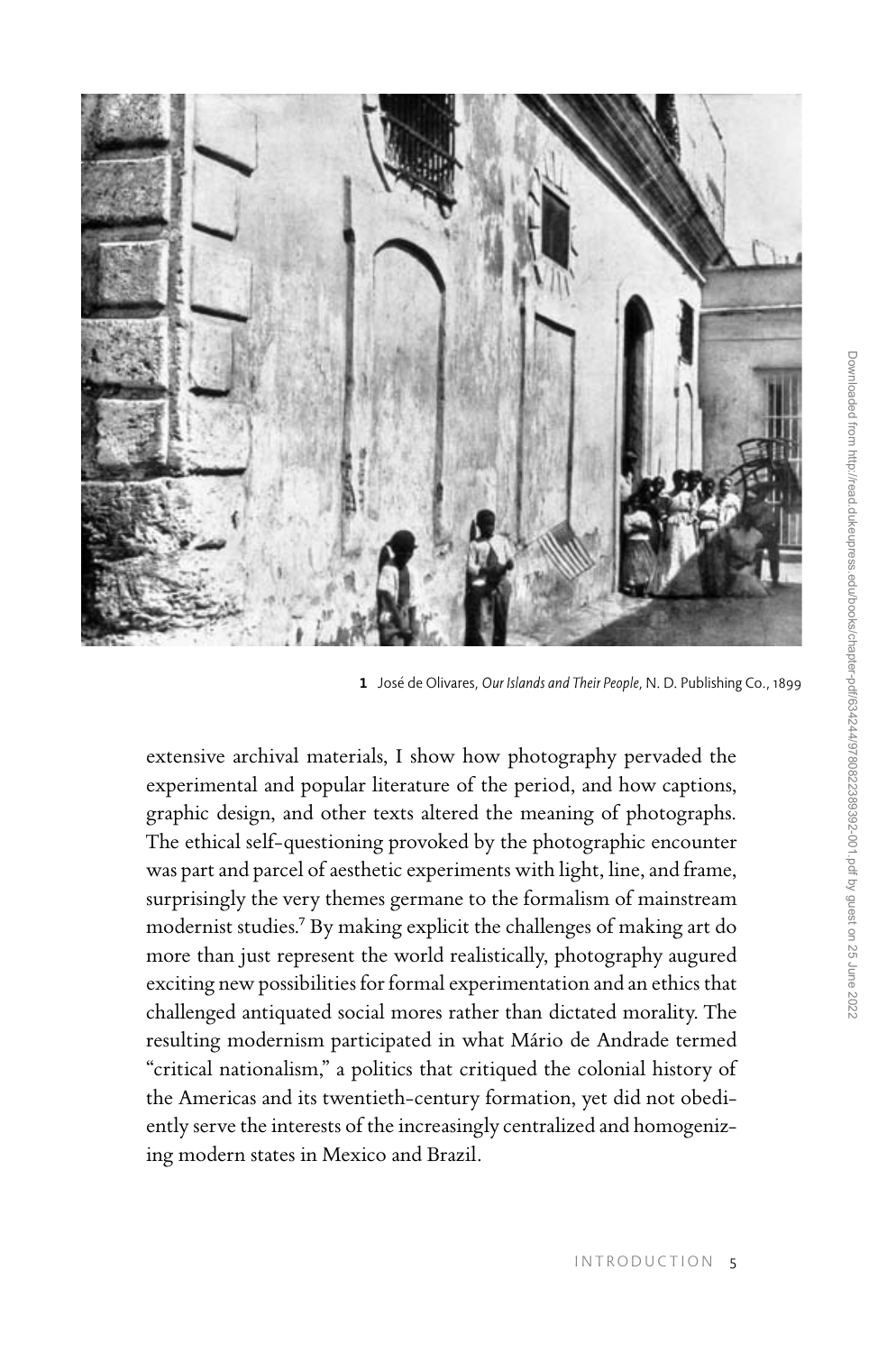I introduce the concept of ethos as a way to theorize a set of modernist practices, both photographs themselves and photographic concepts and language in literature, that simultaneously engage ethics and aesthetics. The word itself is not new to the scholarship on modernism; in fact, it appears with great frequency among theorists of modernity and modernism from Latin America. Adrián Gorelik, for instance, refers to modernity as "the most general cultural ethos of the era, as the modes of life and social organization."8 Perhaps the word's popularity stems from its indefinite quality, so that it avoids the traps of regional or national essentialism, technological determinism, and the appearance of a causal relationship between economic modernization and aesthetic modernism. By developing a more defined architecture of ethos as the intersection of ethics and aesthetics, however, I am able to articulate the interventions and innovations of this generation of intellectuals and writers: their formulation of modernist aesthetics as a practice of formal intervention into the forms of everyday life, rather than formalism only as artistic purity, and their constitution of ethics as a social bond that nonetheless resists conservative moralism. Drawing out this ethos elucidates the continued relevance of these movements to artists in the region, who again are facing the challenges of new visual technologies and globalization.

The *Oxford English Dictionary* lists two definitions of ethos. The first cites Aristotle and refers to "the characteristic spirit, prevalent tone or sentiment of a people or community;" the second places the term "in reference to ancient aesthetic criticism and rhetoric . . . Some modern writers have taken ethos to mean 'ideal excellence.'"9 The first definition helps to imagine ethics as the social location of the work and the artist, rather than simply as morality. Ethos frames ethics as a way of dwelling together, building community, being responsible to the others with whom one shares space. A central concern of Latin American modernism was to determine the places of this ethical responsibility by carefully considering the frontiers of the local. We will see that the space pictured by ethos is the actual space of lands (and nations) represented by photographs and texts, as well as the space constituted by representation itself, the framed space of the photograph and the left-to-right space of text. This ethics binds these spaces and the people who occupy them, such that concepts of locale and subjectivity become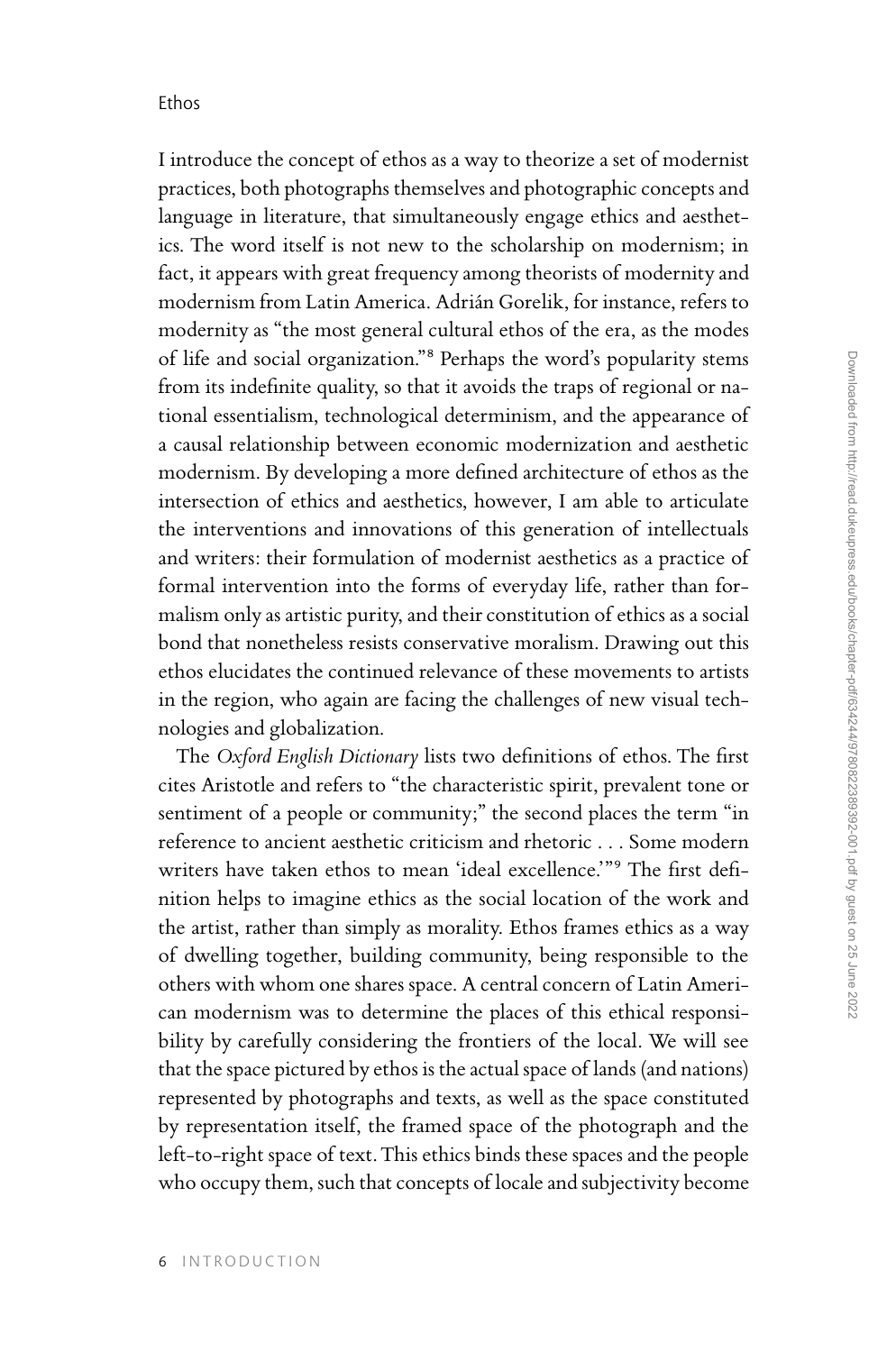mutually constitutive. While philosophers such as Hegel have meditated on the relationship between place and population, de Andrade offers a biting ethical critique of mistaking this mutual relationship for one in which the land founds a national race. He, Jaime Torres Bodet, and Xavier Villaurrutia picture a displaced intellectual, split in two, strangely running into himself as he tries to orient himself in relation to the modern nation and his fellow citizens.10 The ethos of modernism is embodied as much as it is located: it pictures the ethics of inhabiting a place. These two concepts—locale and subjectivity—have been at the center of discourses of modernity, in claims of cosmopolitanism and regionalism as well as civilization and primitivism, and are radically reimagined in the photographic works examined here.

The second definition of ethos designates its less expected, aesthetic sense. While the dictionary warns that this was likely not its classical meaning, common usage deploys the term to gesture toward an aesthetics that is not a formal mandate but rather a "way of life," either of an individual or a society. The ethos of these works, to use Michel de Certeau's language, combines a tactics of survival as a practice of everyday life with an aesthetic mode.<sup>11</sup> Mari Carmen Ramírez uses this word precisely when she wishes to describe these artistic movements' mixture of art, experience, and life: this is Latin America's "vanguardist ethos."12 Formal strategies including abstraction, lyricism, and montage create a modernist sublime that does not require moral or aesthetic purity but rather breaks down the hermetic distance of the literary text or art work from the social. The aesthetic quality of many of the photographic works, both literary and visual, is open, unfinished, tense, and contradictory, with reflections and repetitions that formulate the doubts of modernist intellectuals. The "excellent character" of works and people constitutes an aesthetic ethos but does not dictate their content; this quality materializes from contact with rather than distance from the social world.

Modernism in Latin America cannot be named by a style or charted as a historical progression toward abstraction. It is not characterized by a particular attitude toward cosmopolitanism or nationalism, nor does it faithfully reject or celebrate modern technologies. Alfredo Bosi argues that the single unifying characteristic that spans the diverse and even contradictory "mosaic of paradoxes" of these movements is their "colonial sense."13 Theorizing ethos formalizes this "sense" and presents Latin American modernism as a philosophy of art situated in a real space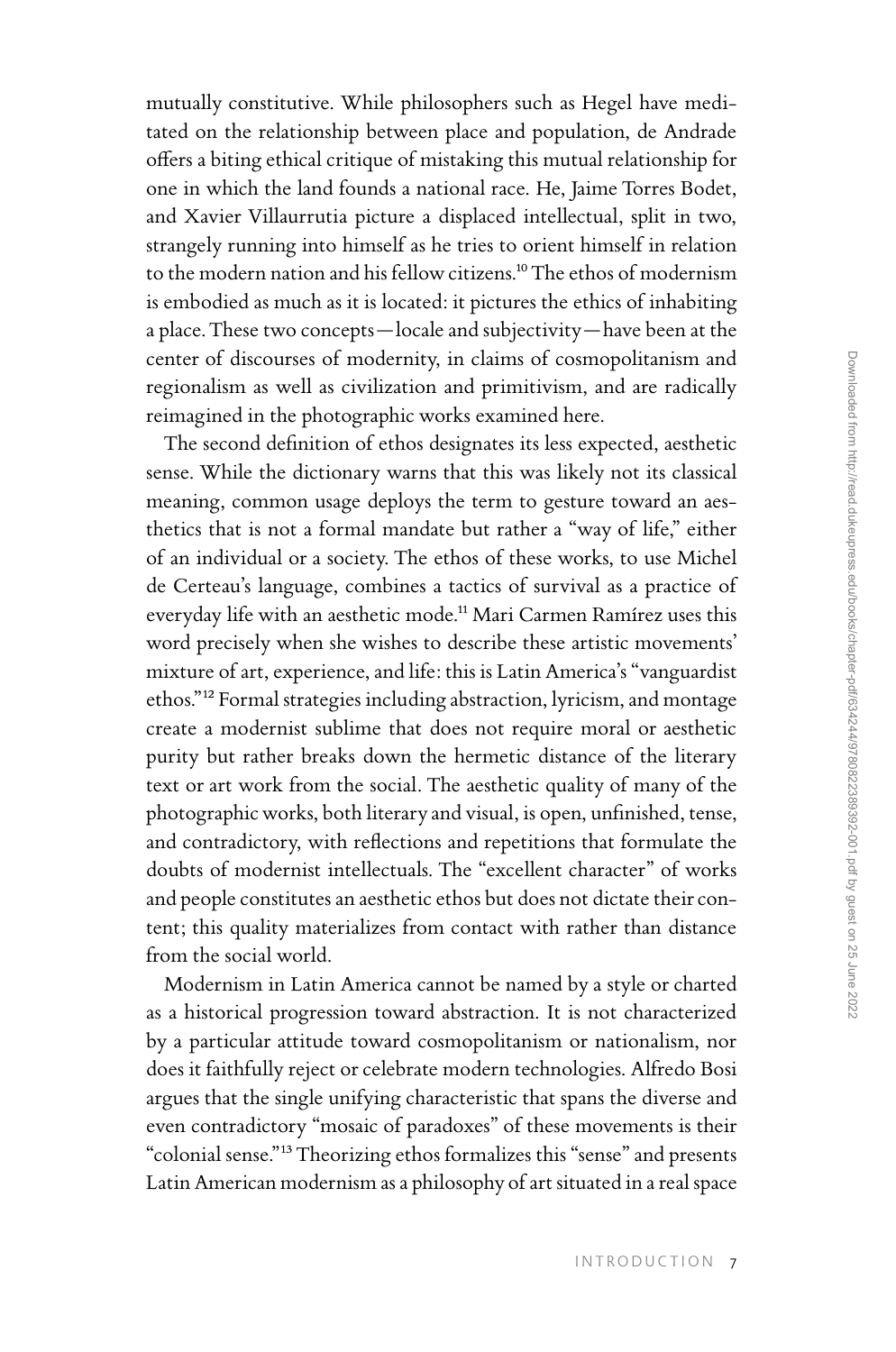between representation and action. Bolívar Echevarría, who offers the most elaborated theory of a modern (not modernist) ethos, explains its work as "a mediating concept," a "strategy of construction of the 'world of life.'"14 His theory of ethos focuses on baroque art and literature, the "style" that accompanied the imposition of European colonialism in the Americas.15 This baroque ethos shows modernity unfolding in multiple modalities across history, everyday life, and aesthetics, and provides a mode of defense against its imposition; it is an ethical response without a determinate content, and it offers the radical promise of employing the deep structures of culture to reveal the "the possibility and the urgency of an alternate modernity."16 The ethos of modernism developed here also bridges ethics and aesthetics, "those deep structures" of language and expression with social responsibility and critique, now however located in the artistic experiments of vanguardism rather than baroque art. It takes on the challenges of twentieth-century modernity, framed both by the history of European colonialism and the growing presence of the United States as the hegemonic power in the Western hemisphere.

The ethos of modernism performs a mediatory function between ethics and aesthetics, popular and elite, form and content. For Echevarría, this ethos is germane to the Americas' defining *mestizaje*, a way of thinking mixture that is grounded in race, and which occupies a dominant place in theories of modernity.<sup>17</sup> Yet theorists of coloniality have argued that the very idea of race was created by colonialism itself. Aníbal Quijano writes that race is "a mental construction that expresses the basic experience of colonial domination and pervades the more important dimensions of global power, including its specific rationality: Eurocentrism. The racial axis has a colonial origin and character, but it has proven to be more durable and stable than the colonialism in whose matrix it was established."18 I propose, therefore, that ethos opens up a process of mediation, rather than hybridization or mestizaje, and thus makes possible critiques of race (and racism), as well as of damaging myths of virility and femininity.19 One strategy of mediating art and life frequently deployed by modernists was self-conscious posing for the camera: de Andrade posed as a ridiculous version of "the primitive" by holding props such as a spear and a palm frond, and Arqueles Vela created a protagonist who rehearses the different poses of femininity she could use to defend herself against an unnamed threat. The pose is one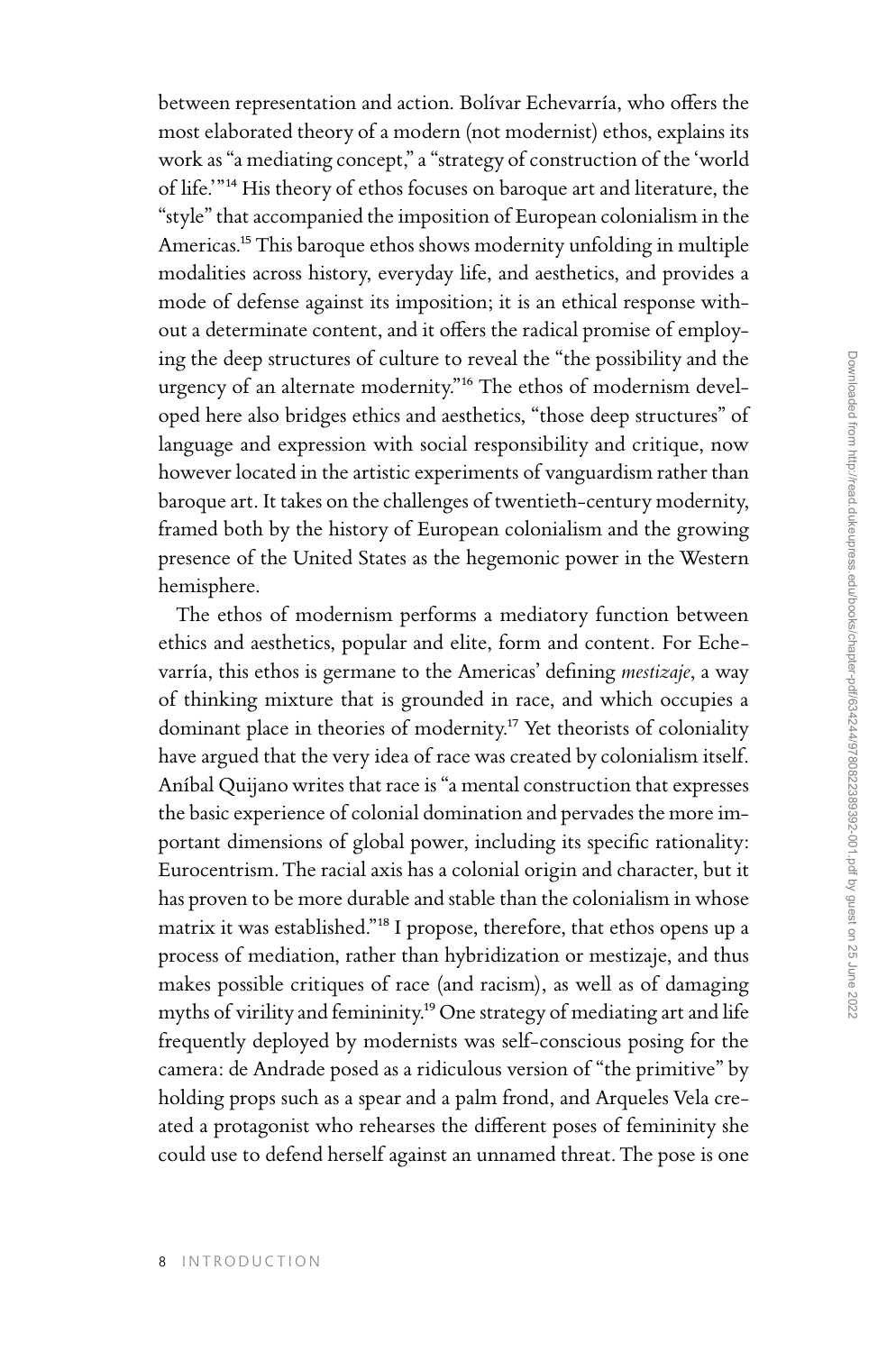of many survival tactics that shape the ethics as much as the aesthetics of modernism.

Popular culture played a crucial role in establishing the mediatory function of the ethos of modernism. In addition to the shared colonial sense of modernism, Bosi finds an "ethical impulse" in the linguistic innovations of modernists who engage seemingly "high art" values of truth and beauty. Playing with the linguistic diversity surrounding them—formal Spanish and slang, as well as indigenous languages—they discover what he terms a "popular ethos" and respond to the oppressive social conditions of modernity in the Americas.<sup>20</sup> Rather than a singular "popular" ethos, I examine two broad and varied spheres that constituted popular culture during these decades: a folkloric or ethnographic popular, and mass media, "pop" culture. From Mexican Estridentistas eating "hotcakes"—a word still used in Mexican Spanish today—and talking in slang about movie stars, to de Andrade's ethnographic collections that include himself as an object of study, the modernist avantgardes simultaneously represented and participated in popular cultures. Photography was a crucial tool in their activities, due to its common use in both ethnography and mass media. The active participation of modernists in these popular cultures fashions a modernist aesthetics and an ethics, rather than the sort of distanced mining of popular cultures for the renovation of lagging civilization seen, for example, in European primitivism. The ethos of (popular) modernism reveals a sense of ethical responsibility to sectors of society that were increasingly defining modernity in these countries, and an aesthetic that reflects its formulation through disciplines and discourses not proper to high art.

## Modernist Genres

I present ethos through Mexican and Brazilian innovations in the same genres that have been crucial to modernism internationally: landscape, portraiture, the (photo-)essay, and prose fiction. Here genre operates as more than just a formal designation. One looks at a portrait, for example, and recognizes both the person and the genre. But where does the recognition of the face end and the recognition of the genre begin? Is it not possible that the force of genre is so strong that it permits the recognition of the person? Jesús Martín Barbero offers a flexible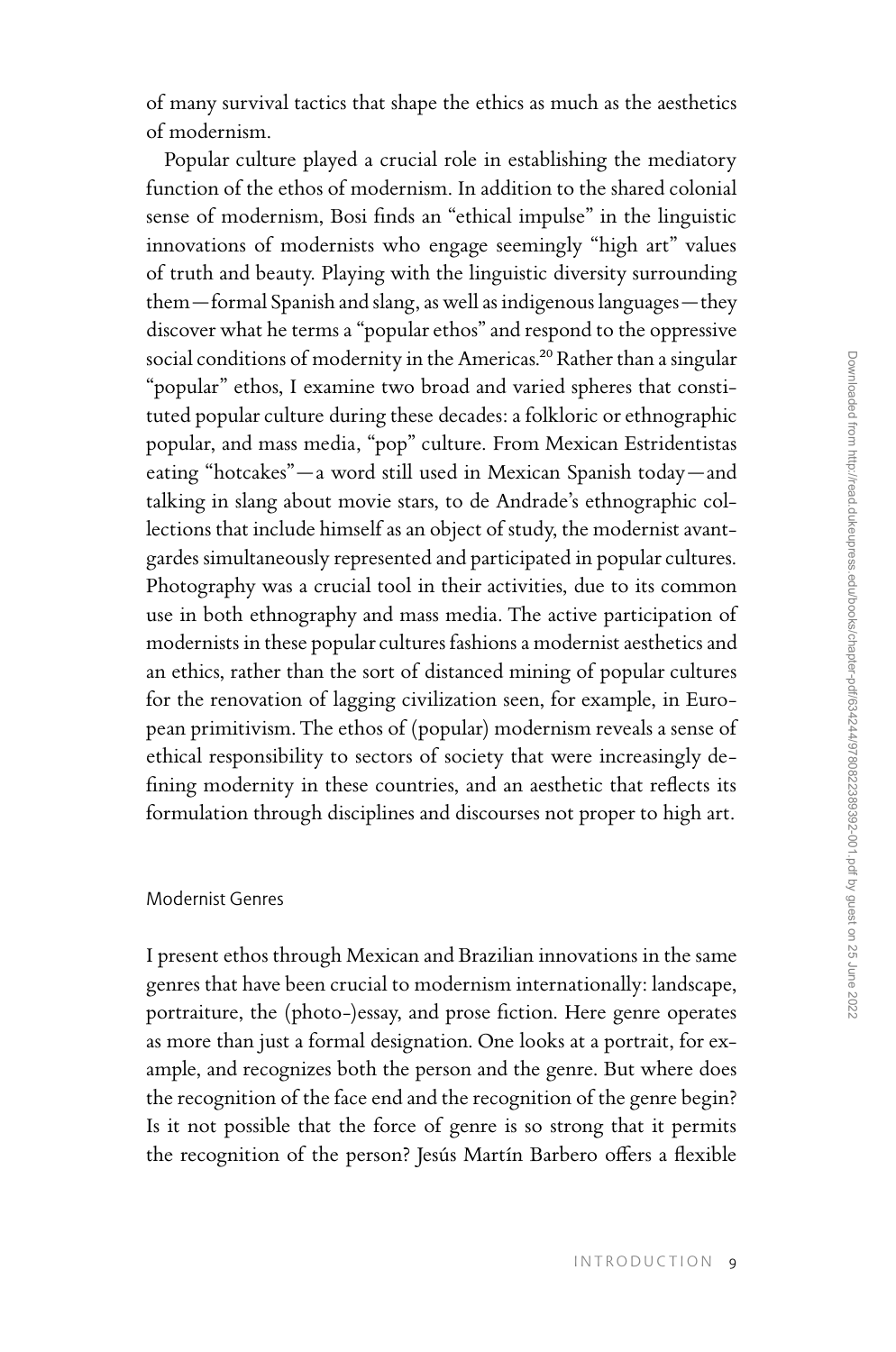answer to these questions: "Genres mediate between the logic of the system of production and the logics of use . . . In the sense that we are working with genre, it is not something that happens *to the text*, but rather something that passes *through* the text."<sup>21</sup> He stresses that genres are not "purely literary," for they bring up questions of communicability. That is, the uses to which texts and images are put create genres as much as literary and artistic traditions do. Elaborating both the aesthetic function of genre and its operation as this form of this communication, I show how these modernist genres fuse ethics and aesthetics to frame modernity in Latin America. The portraits examined in chapter 2 simultaneously represent the subjects they contain and redefine modernist portraiture; as a result, they alter the very concept of modern subjectivity.

These experimental genres employ a sophisticated interdisciplinarity, spanning the literary and the photographic to imagine key characteristics of modernity in Latin America: locale, subjectivity, morality, and truth. In the following chapters, I analyze these genres to show how they formulate an aesthetics and an ethics that are of Latin America and also important to modernism internationally. The first genre, landscape, maps a paradoxical idea of locale in a practice of "erring." Simultaneously signifying both "to make an error" and "to wander," I present *erring* as a form of modernist abstraction that pictures place itself in new terms. These landscapes both locate Brazil and hide it from inquisitive and greedy eyes; they remap the presumed opposition between the local and the international long associated with modernist vanguardism. Once the place of modernism is plotted, I examine how the genre of portraiture envisages the modern subjects who inhabit these locales. Modernist portraiture faces the construction of race in modernity as an aesthetic as much as an ethical practice; these portraits exist not so much in the photographs themselves, but in the process of two subjects staring at one another that created them. The resulting modernist sublime alters the definitions of both individual and national character. As much as landscape begins the process of defining the meaning of locale in Latin American modernism, the space of representation requires further exploration. I return to the idea of space and movement through the genre of the photo-essay, which emphasizes the modern circulation of ideas within a work, as well as of bodies and goods in markets and streets. These essays—feminized through their contact with photographs and mass media—alter the trajectory of the (presumed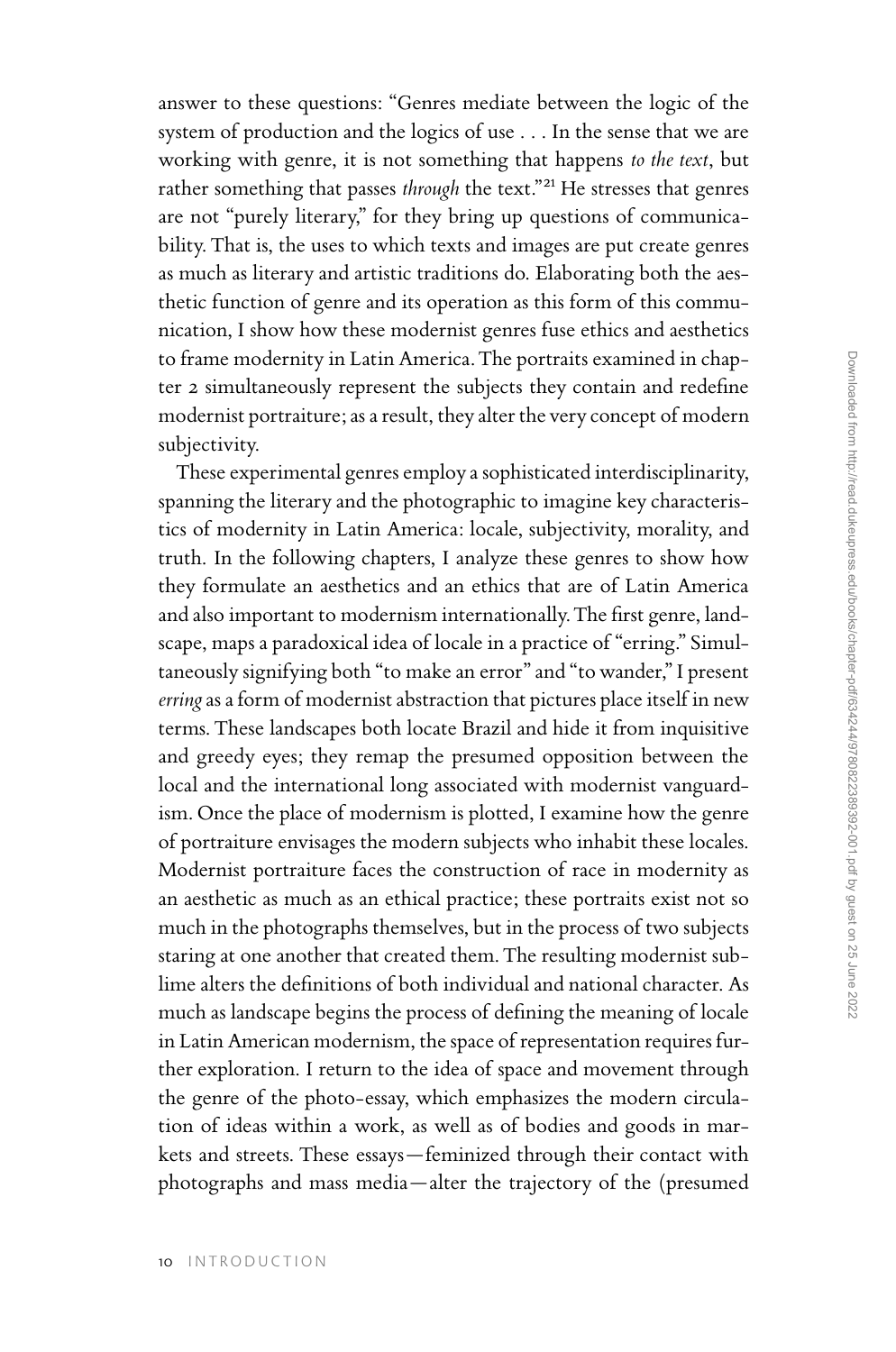male) Creole intellectual by immersing him in popular culture. They place his word at the mercy of photographic images that take over the page, causing profound aesthetic and moral disruptions. This immoral aesthetic pervades modernist prose fiction, the final genre explored in this study. It leads to the creation of photographic documentary fictions, which are simultaneously indexical and illusory, embodied and abstract, hermetic and ethical. The ethos of modernist fiction frees ethics from the requirement of truth and replaces it with an ethics of photographic fiction.

These reformulated genres repeatedly constitute modernist objects that cannot be contained. Throughout the following chapters, photographic modernism turns the eye of the reader to the photographic frame and the written text themselves, but also to the margins between these spheres and some "outside." I find that these movements used photography to frame this contradiction of a formally constituted and yet adulterated object, one that is simultaneously open and closed. Manuel Álvarez Bravo's photographs, like the prose fiction by his contemporaries, simultaneously compose an internal drama within the photograph out of light and form, and gesture to the tensions of modernity outside the photograph. René Jara associates this character of objects with the experience of modernity in Latin America as a "closeness to everyday life," which leads to an aesthetic philosophy in which "objects [are] there, beyond good and evil, in their naked materialness, depriving themselves of qualifiers such as beauty or ugliness, in their triumphal opacity."22 Like Echevarría, Jara maintains that this quality results from the spectacular "ethics and a politics" that the modernist movements share with baroque art of the colonial period. Clement Greenberg's classic theory of (mainstream) modernism imagines quite different objects, which dwell only in themselves: paintings that refer to the painterly surface, photography to the operation of light, and so on.23 This formulation of medium specificity has been crucial to the proclaimed and assumed universality of what must be named as a European and North American modernist aesthetics. However, the medium of photography itself is not defined the same way everywhere: in Latin America, modernist photography can refer to itself in the interests of ethics and history. The ethos of these simultaneously self-referential and externally referential works also affects what Fernando Rosenberg calls the geopolitics of modernism, for they operate simultaneously as local and universal. The differences in the very definition of the medium of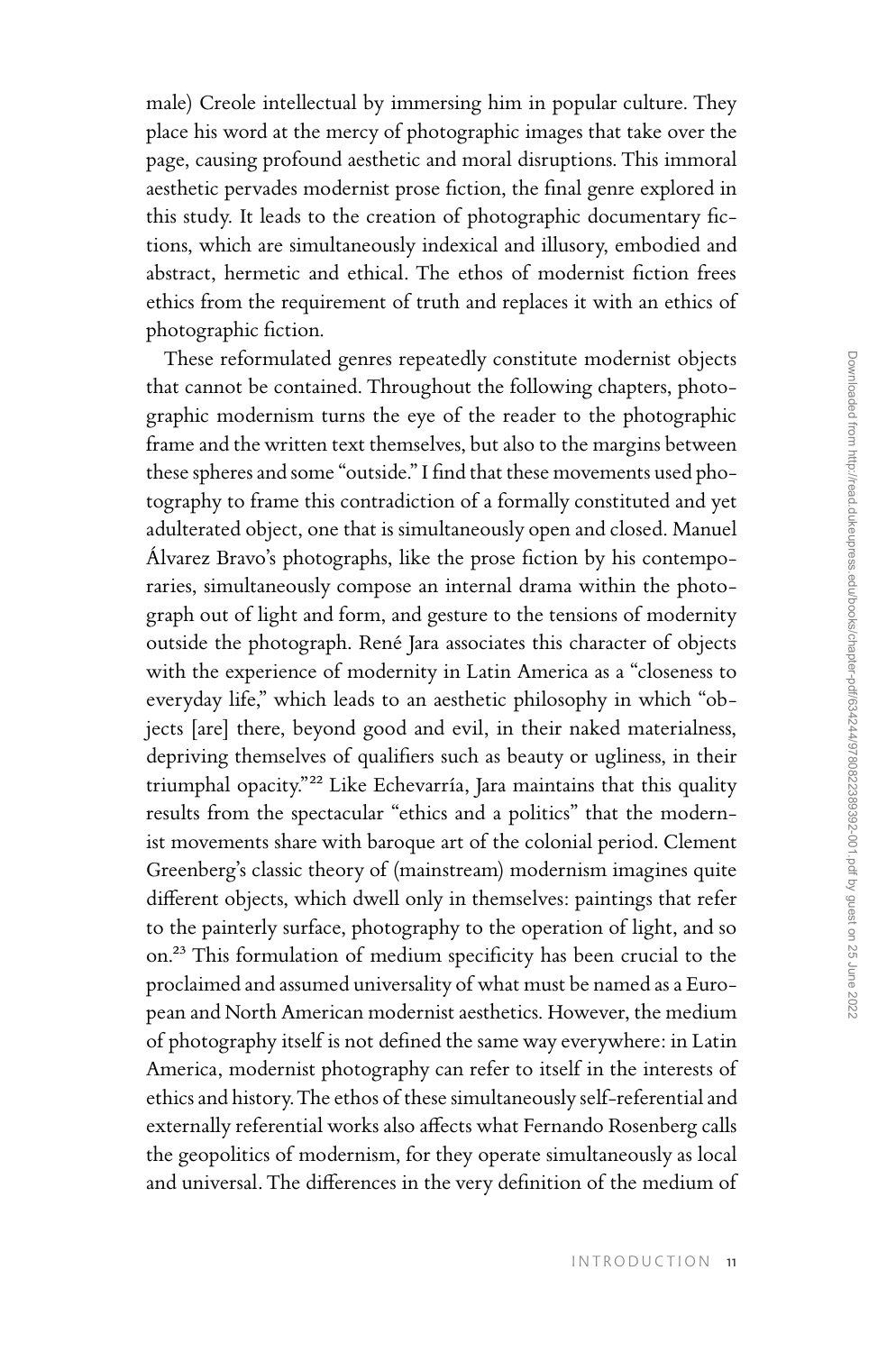photography mean that these adulterated and expansive modernist objects produce a vision of modernity that reaches from São Paulo to the Amazon, as well as to Paris and New York.

This theory of ethos intentionally, admittedly, contains the tensions and problems of thinking modernism and modernity in Latin America. Its reference to "a people" and echo of "*ethnos*" frame modernism's troubled deployment of race as primitivism and indigenism. Its anachronistic, old-fashioned sound captures the paradoxical sense of futurity and classicism found in so many modernist photographs and texts, which Gorelik calls the construction of a future for its own tradition. Images of flappers and traditional masks filled the pages of modernist literature and photography, as feminized and racialized bodies were asked to bear the weight of this modern tradition in both Brazil and Mexico. Modern women were alternately vilified, praised, and desired for being both the carriers of tradition and traitors to it, and indigenous peoples were excluded from the benefits of the modern nation even as they became the symbol of its independent identity. As much as the ongoing influence of modernism is clearly visible today, the discomfort caused by ethos is fitting for the analysis of modernist artists and writers criticized both immediately after their heyday and by a new generation of scholars in Latin America. Mário de Andrade's much-cited denunciation of himself and fellow modernists in "The Modernist Movement" (1942) has provided the terms for many of the movement's recent critics: modernism was remote from the political urgency of the time and ultimately unproductive. Recent critiques have argued that modernist indigenism in fact precluded demands by indigenous peoples for their rights as citizens, and that the modern woman was vilified precisely when she sought suffrage and the broader rights promised by the revolutionary projects causing major social change. These tensions are crucial to the structure of ethos because they are the nodes that lead us to analyze what Roberto Schwarz might call the "ideas out of place" of modernism, modernity, and Latin America. They also indicate the relevance of these movements to a contemporary generation of photographers and writers, who face related challenges of globalization, an image-saturated modern world, and new technologies of imaging race and gender.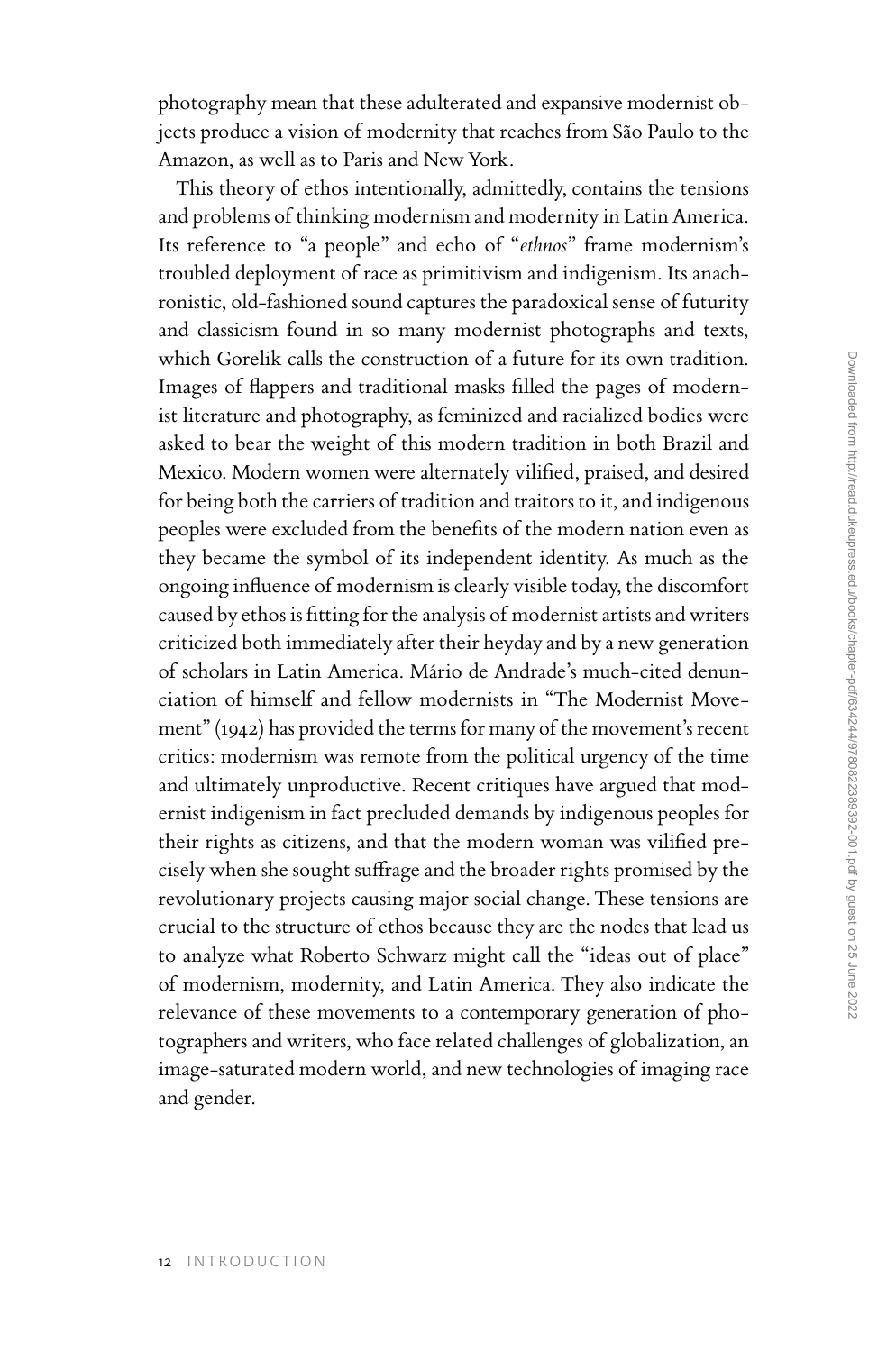I bring ethos into focus through a comparative map of Mexican and Brazilian photographic modernism, not as parallel examples nor as models of influence within Latin America, but rather as a means of tracking how key ideas of modernism, modernity, and Latin America accrued meaning against the desire of their hegemonic articulation. Theories of Latin American modernism can be (polemically) divided into two extremes: one makes constant comparisons to its European counterparts, either as influence or as difference but always measured by these metropolitan versions; its mirror image rejects any such contact, imagining a utopic postcolonial sphere, miraculously free from the burden of a colonial past. Schwarz reveals the inadequacy of thinking both extremes of influence and originality in the Americas and proposes instead a theory of "ideas out of place." He reasons that the flow of ideas from powerful center to periphery is unavoidable, but that this weaker partner uses these ideas against the dominant power's intent. Thus the very examples of the "imitation" of European ideas in Brazilian arts and letters perform a crucial conversion, which produces the modernist avant-gardes that Bosi describes as simultaneously too original and too derivative. The titular concept of *errancy* thus begins by tracking the movement and disruptions of these key ideas out of place, rather than by judging their originality or condemning their submission to influence. Errancy, explained fully in chapter 1, is first a question of wandering, but also implies an error, which in the case of Latin American modernism is often an intentional one. This trajectory produces a recalibration of theories of modernism and postmodernism, and even of the nationalism long considered the defining political project of these modernist movements.

Photography provides an ideal opportunity to track these errant ideas and the form of modernism they made possible. The camera arrived throughout much of the Americas almost simultaneously with its proclaimed invention in France: the successful design of the daguerreotype was publicized in Rio de Janeiro on May 1, 1839, in the *Xornal do Comercio*, in Lima on September 25, 1839, in *El Comercio*, and in Mexico on February 26, 1840, in *El Cosmopolita*. Brazilian versions of this history contest the originality of the French daguerreotype, asserting that a photograph-like image was produced in a *camara obscura* in 1833 by Antoine Hercules Florence. Florence, a French émigré to Brazil, even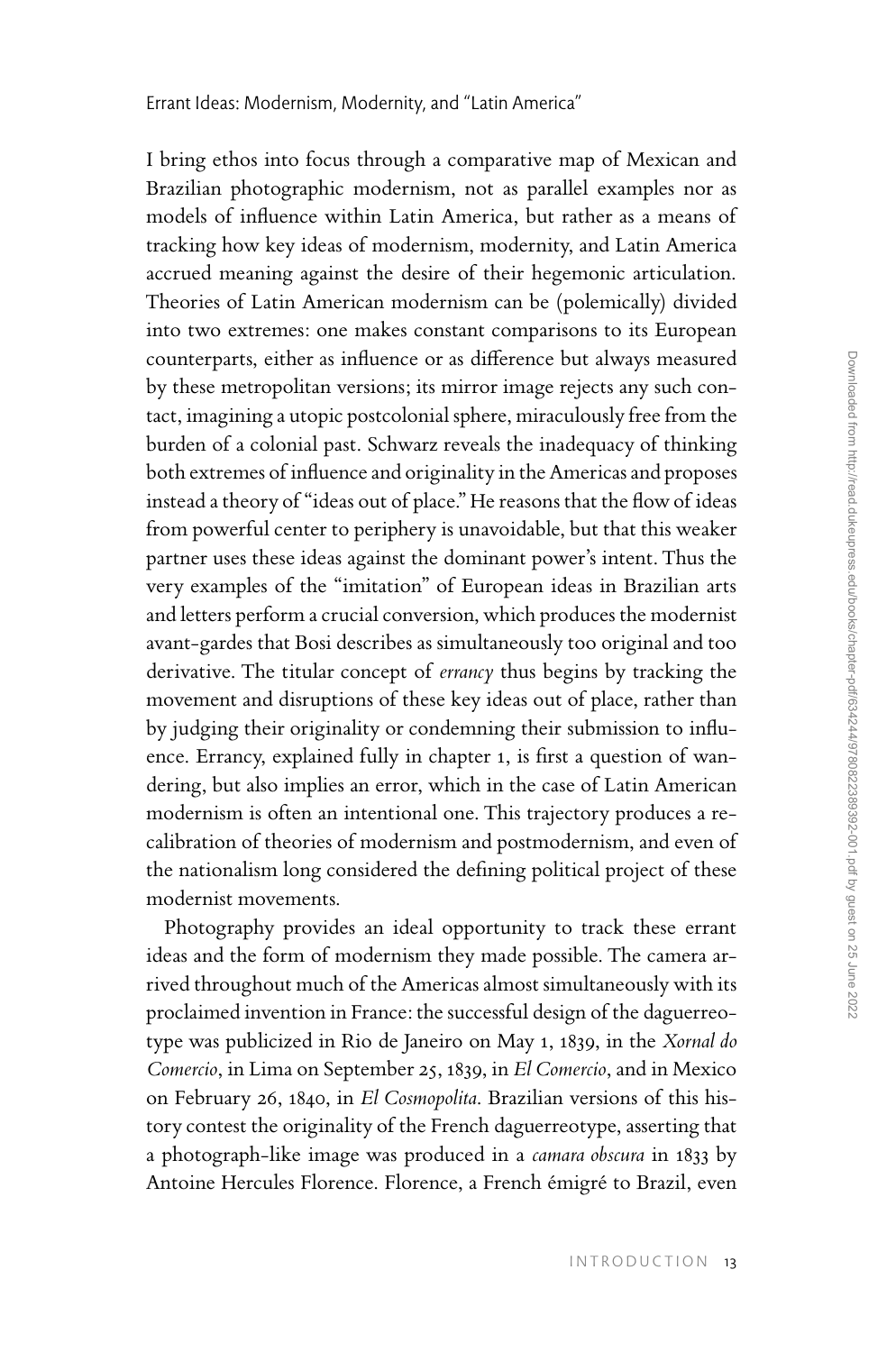used the word "photography" five years before John Herschel but receives little acknowledgment outside the country.<sup>24</sup> This debate over the most basic facts about the history of photography reveals the heated contest for control over the medium as a major carrier of the ideas and the image of modernity. Given the French origins of this Brazilian inventor of photography, the story itself frustrates any desire for Brazilian "originality" even as it operates as a demand for equal recognition of histories located elsewhere. As an "idea out of place," photography's origins mean far less than the camera's movement internationally, and the circulation of photographs in the press, art galleries, and social scientific studies.

Like photography, each time the words *modernism* and *avant-garde* appear, they seem errant in some fashion, for these basic aesthetic terms do not translate between English, Spanish, and Portuguese. In Spanish America, the word used to designate these experimental artistic and literary movements is *vanguardia* (avant-garde), while the parallel and contemporaneous movement in Brazil is called *modernismo* (modernism). Spanish *modernismo* refers to late-nineteenth-century poetry movements—the very generation against which the *vanguardia* proclaimed its rebellion—which are known for an "art for art's sake" aesthetic philosophy. Yet when Carlos Blanco Aguinaga takes on the task of naming the "sense" of modernity on the periphery, he observes that with the increasing presence of the terminology and theoretical apparatus of *postmodernismo* (postmodernism) in both Spanish and Portuguese, it is more and more common to find *modernismo* changing its meaning.25 This new use of *modernismo* expands to include the vanguardias. When Mexican art historian Rita Eder describes "el *modernismo* latinoamericano," "Latin American *modernism*, from the twenties and thirties, [which] had among the fine arts the strong support of poets,"<sup>26</sup> her use of the word to stress the visual arts' connection with literary movements effectively broadens modernism's reach, allowing greater diversity and eclecticism within the concept. While "modernismo" used in this fashion appears more frequently in the visual arts than in literature, Eder's application of it to the literary is part of an important disciplinary and theoretical shift. I repeat the errancy of this revised meaning of "modernism" throughout the book, for it both demands entry of these movements into the "universal" and "international" theories of modernism that have generally excluded them, and underwrites recent returns to the period by artists, curators, and scholars.27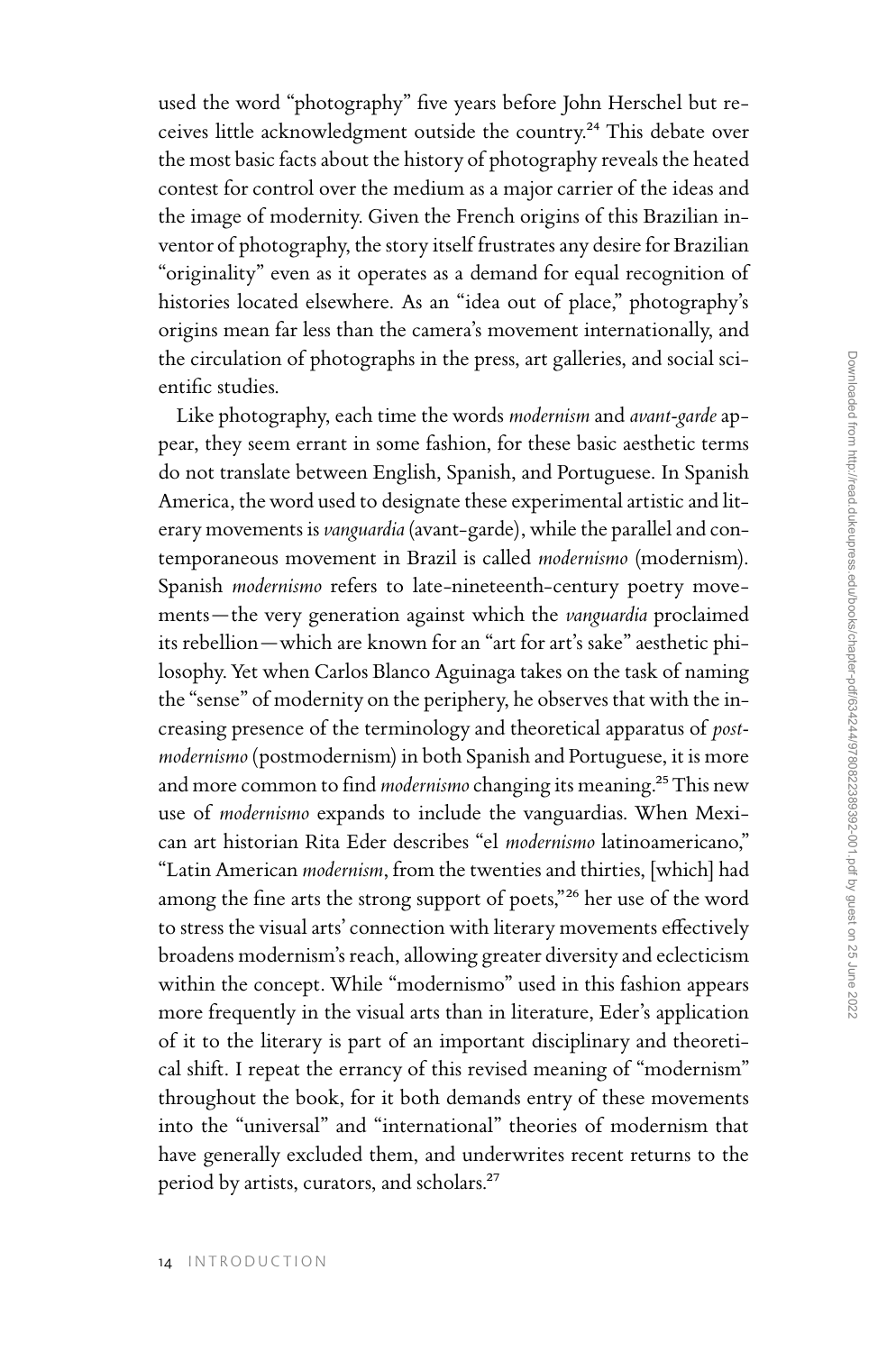The renaming of modernism via postmodernism is one of the key uses to which scholars in Latin America have put postmodern theory; it is a means to critique Eurocentric versions of modernity and to theorize alternative modernities. Mempo Giardinelli and José Joaquin Brunner, for instance, agree that postmodernism is the form that modernity takes in Latin America. These studies create temporal as much as spatial ideas out of place, converting postmodernism from the achievement, overcoming, or end of modernity into an opportunity to define global modernity in their own terms. Errant modernism therefore pictures a broad and varied set of practices that continue to circulate among artists at the beginning of the twenty-first century. No longer contained by objects, these practices actively engage popular culture, decenter the authorial subject, undermine scientific truth, and interrupt the forward motion of progress—social, individual, and even narrative. Read thus, they do not obey classic divisions between modernism and postmodernism. Román de la Campa, for instance, attributes Angel Rama's return to a theory of transculturation proposed by Fernando Ortiz in 1940 to the intertextuality typical of the modernist avant-garde, rather than to postmodern pastiche.<sup>28</sup> Silviano Santiago has charted the path for this sort of "rigorous yet personal rereading[s] of Modernism from the perspective of renewal rather than canonicity."29 Theorizing the ethos of modernism contributes to this process and suggests how and why contemporary artists using photography enact this return with the same goal in mind. The errant modernism pictured here has a contemporary urgency rather than a nostalgic longing.

Despite this reframing of modern and postmodern, it would be impossible not to address discourses of modernization and modernity when looking at modernist art and literature. The ethos of modernism contains the contradictions and violence of the global project of modernity, and functions as both a critique and a blueprint of the form it takes in the Americas. The works that follow certainly reference the historical period characterized by increased urbanization, faster transportation in trains, planes, and automobiles, and new technologies contributing to the development of mass media such as radio, cinema, and photographically illustrated newspapers and magazines. Interdisciplinary combinations of music, text, and image employing these technologies appeared in "mainstream modernism" as much as the places that experienced what Beatriz Sarlo calls "peripheral modernity." The importance for modernist aesthetics of collage, photomontage, and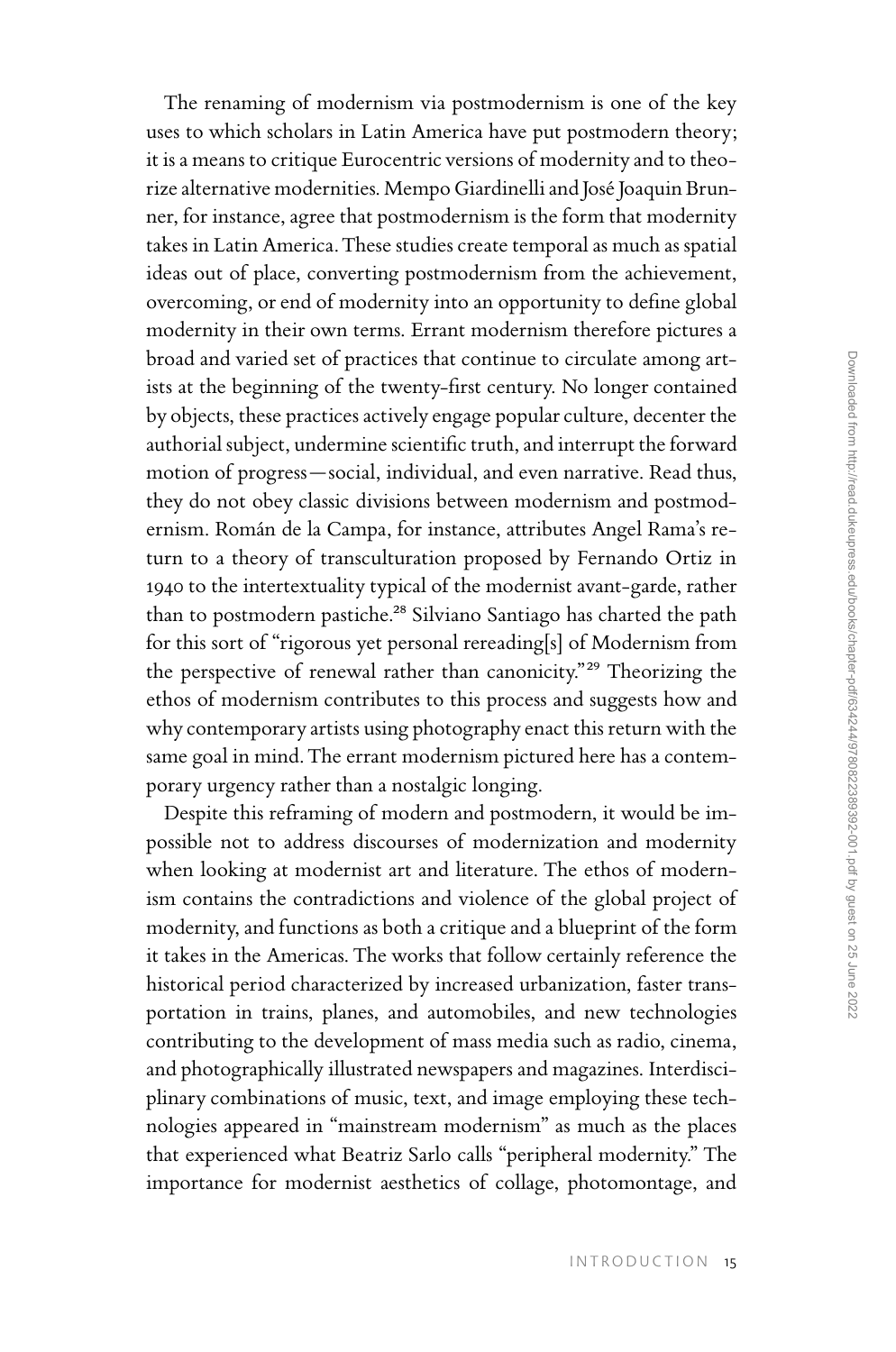printing experiments with literature, which referenced the technologies of representation listed above, is as apparent in Latin America as in Europe and North America.<sup>30</sup> However, to state that the meaning of these formal combinations depends on the particular histories of media and disciplines in each place is not quite sufficient. While we can say, for example, that the invention of radio had a tremendous impact on the perceived function and place of music and poetry, that impact was formed in the presence of already existing music halls, conservatories, and musical traditions. These differences are not simply a question of describing the historical context; rather, they call for an examination of the structure of artistic discourses in the region.

At stake here is the danger of collapsing modernism into modernity, of assuming a causal relationship in which modernity is a logical, historical context in which modernism emerges. This logic works no better for "alternative" or "peripheral" modernity than for its dominant examples. Even though I argue that the ethos of modernism contains a theory of the local, this locale should not be confused with Latin American modernity as a context. Contexts can be produced unendingly, such that each drawing of one context only poses the question of the context of that context.<sup>31</sup> The basis for this logic of modernity as context paradoxically has been a view of it as a deterritorializing phenomenon, which produces a universalist modernism. Griselda Pollock, for instance, argues that the long modernism beginning in the late nineteenth century "effaces local particularism in pursuit of ways to deal with its topic and resource, modernity. Modernity can be understood in part as the very process by which local differences were erased and a general culture began to colonize and homogenize the world brought into varieties of contact through colonization, trade, commerce, political power, and tourism."32 While critical of direct links between modernism and ideologies of modernization as progress, this analysis still presumes that both projects successfully erased local differences. Photographic modernism from Brazil and Mexico shows instead that these very endeavors—colonization, trade, and tourism—in fact constituted difference rather than homogeneity. This does not mean that modernism founds an identity based in difference, but rather that it represents modernity as a violence that erases the very differences of access, wealth, and rights that it creates.

One challenge for any theory of Latin American modernism is to locate its production in the face of this imagined deterritorialization,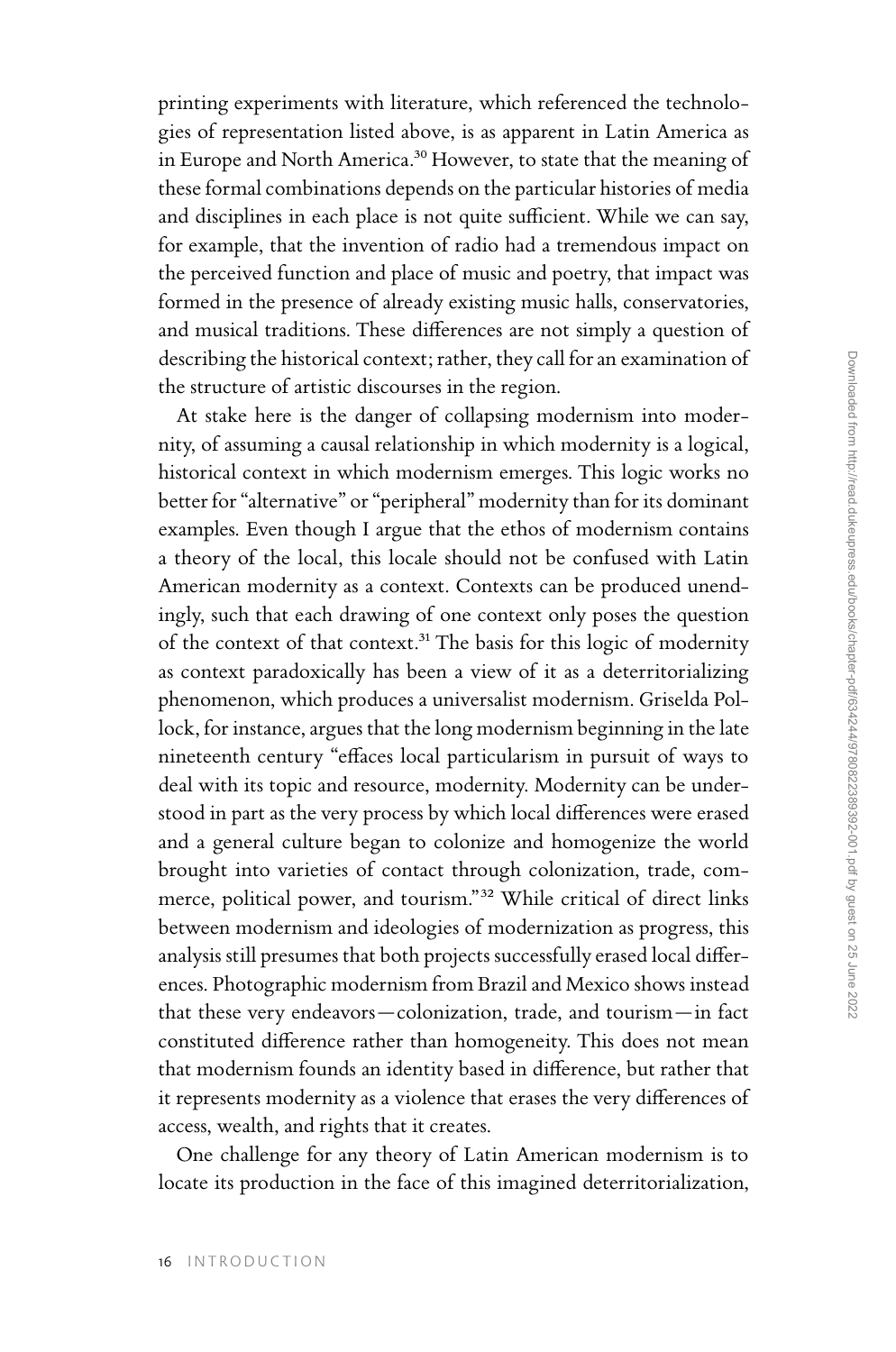while at the same time recognizing the local impact of global projects of modernism and modernization. While it may be tempting to assign peripheral modernism the role of rejecting modernity, not only would this oversimplify the dilemmas faced by these intellectuals, it also would not achieve the kind of defiance of current and former colonial powers they so desired. In fact, many European modernist movements defined themselves through such a rejection of modernity, in order to combat the general despair produced by a metropolitan modernity they perceived as emptied of cultural promise. If Latin American modernists at least to some degree wished to present themselves as doing something *other than* obediently following the hegemonic aesthetic movements, the mere rejection of the modern would fruitlessly repeat their gesture. At a more practical level, it is much easier to disavow modernization if one already enjoys the broader social and economic benefits it brings to some. Tace Hendrick stresses that, for very understandable reasons, the periphery strove to modernize during this period. Anticolonialism in its nationalist form did not simply reject "the modern," nor did it exclude utopian visions of modernization as urban growth, technological invention, and the rapid circulation of ideas and people. Carlos Alonso describes this paradoxical longing and rejection as the strange temporality of modernity, which he finds in both aesthetic production and the socioeconomic situation in Spanish America. He calls this the "somewhere else" of modernity in the region; the very definition of modernity in the region is its out-of-placeness. So while Latin American modernism emerged within the discursive site of modernity, it was neither its opponent nor its henchman.33

Brazilian and Mexican modernists self-consciously created their own photographic practices with the same tools credited with the expansion of European modernity, altering them such that the images produced were curiously wrong. This is the second meaning of errancy that I set forth: a way of getting photography wrong, of making the camera take a bad picture. De Andrade called his practice "apprentice tourism," a form of travel and exploration that was both touristic and critical of its own acquisitive gaze. These uses of photography do not locate modernism in the "context" of modernity, but rather represent an intervention into its discursive formation in Latin America. The paths of modernity's expansion characteristic of these decades were not only cleared by foreigners or in foreign lands, but also were topics and practices *within* Latin American modernism. Travel writing and photographs by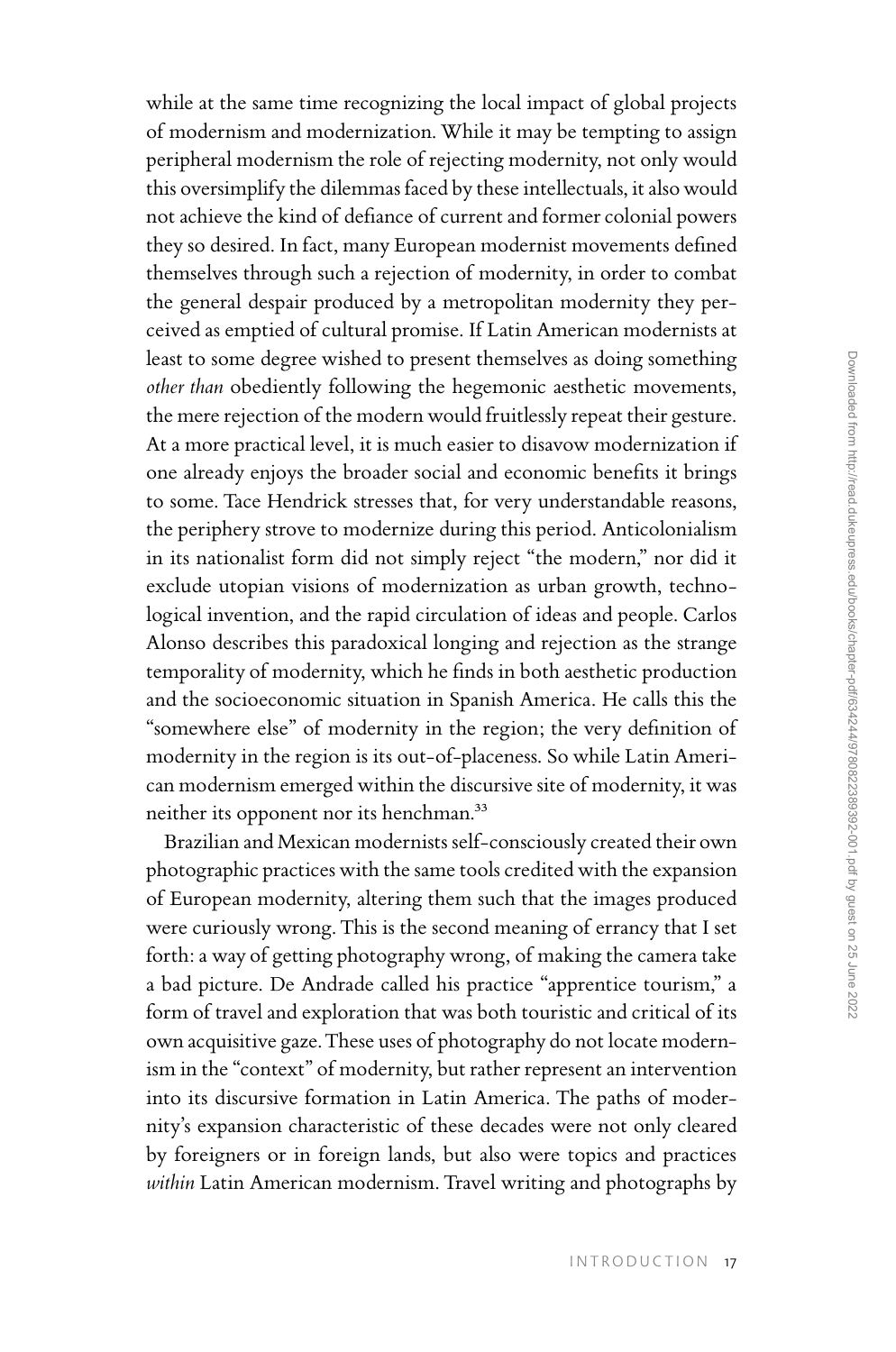major figures including de Andrade and Novo engaged in debates about the relationship between nationalism and touristic propaganda, combining anticolonial rejections of European influence with demands to be taken seriously by the "international" art world. Sérgio Luiz Prado Bellei and Nestor García Canclini name travel to Europe as the formative experience of Latin American artists and writers, and the upheaval of these decades as a focus on Europe rather than the nation. According to García Canclini, Mexican artists became nationalist vanguardists by "discovering" their native land in Paris. Even as they also looked elsewhere for the imagined modern, I find that these movements seriously examined and engaged modernity's inscription on the bodies and lands that they sought to designate as "here." Travel abroad was important to modernist aesthetics, but so was travel within these countries, especially "apprentice tourism" and a related practice of domestic tourism in Mexico. These Brazilian and Mexican journeys share strange and defining effects on modernist aesthetics: a contradictory exoticism of the familiar, distinct threats to embodied explorers, and women travelers who threaten to alter the practice of travel entirely. If Rosalind Krauss's foundational theory of (Euro-American) modernism relies upon John Ruskin's description of travel as "contemplative abstraction from the world," the travels examined here lead instead to aesthetic as well as ethical decisions about a world of colonial and national expansion.

This book itself errs as it strives to produce a Latin Americanism out of place through a comparative study of Mexico and Brazil. The debate over Latin America is contemporary but also very much of the period, when the idea of Americanness appeared in fiction, poetry, and visual culture.34 During these decades, both countries sought to elevate their regional political influence, simultaneously employing nationalist and Americanist rhetoric against the increasing presence of the United States in the region. As Mexico struggled to show that the country had survived and moved past the Revolution and could be included more fully in the international sphere, Brazil sought a foothold in Spanish America.<sup>35</sup> Though not extensive, cultural and artistic exchange between the two reflected their shared projects of political, economic, and cultural integration into the region, most visibly in the form of José Vasconcelos's journey to Brazil in 1922 to celebrate the centenary of its independence, Alfonso Reyes's long residence there as ambassador in the 1930s, and Cândido Portinari's murals influenced by the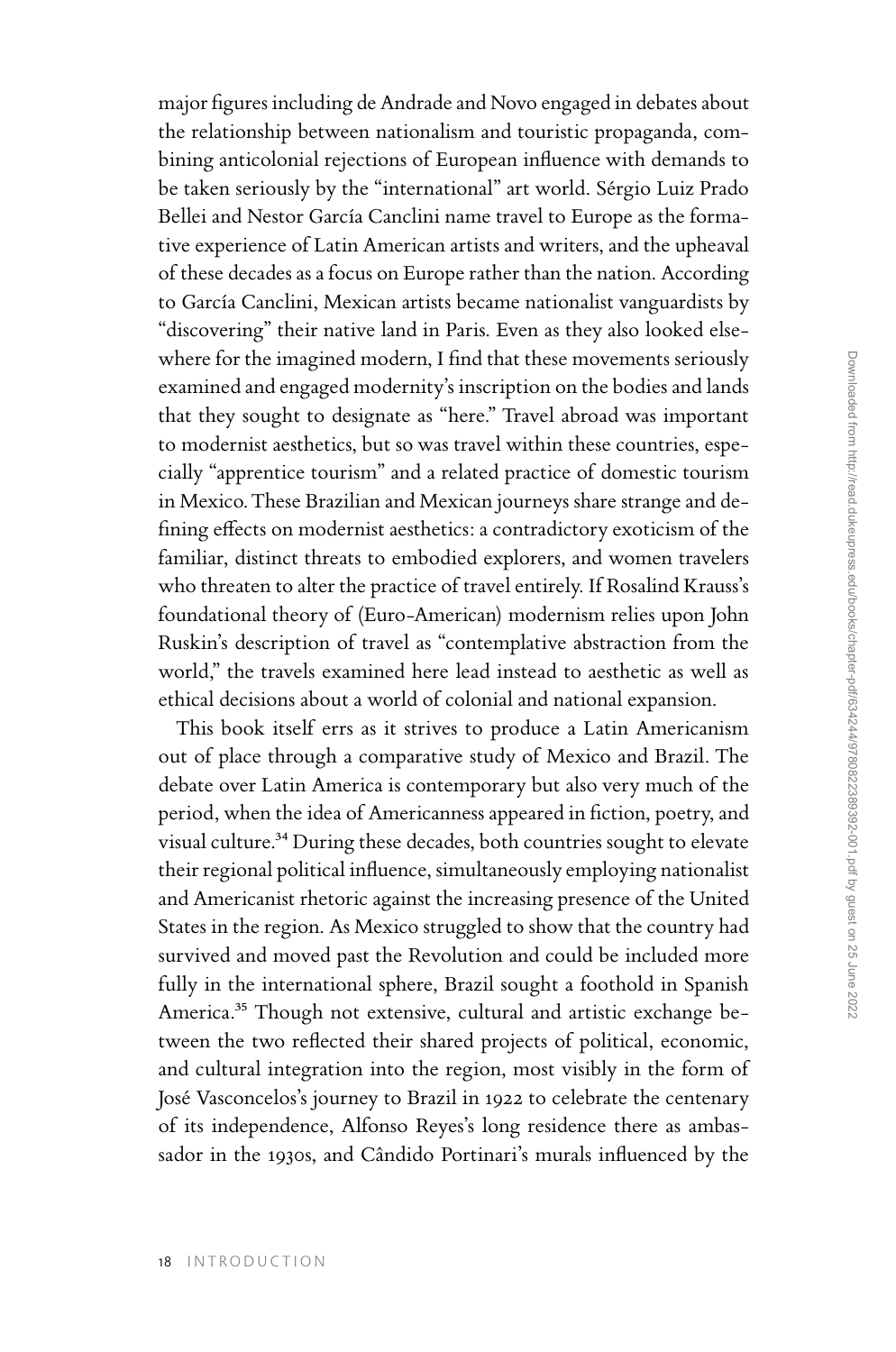Mexican school. Yet even as Mexico and Brazil played and continue to play major roles in Latin American economies, politics, and culture, each is set at a distance from Latin America. Brazil stands apart, an enormous, Portuguese-speaking land mass; Mexico is the lone Latin American country in North America. For these differences and many more, Mexicans and Brazilians often do not consider their countries to be part of Latin America. While their dominance in the region may invite an assumption of their representative quality, I propose to imagine Mexico and Brazil as the receding point of the idea of Latin America, dominating any definition of the region yet productively, errantly never quite fitting into it.

Traditional structures of Latin Americanism reduce the differences among the countries in the region, glossing over the conceptual disruptions caused by Portuguese-speaking Brazil, North American Mexico, and the multilingual Caribbean in order to impose a smooth surface of unity. Yet comparative studies can also reveal the modern sense of colonial histories in the region, particularly as a means of critique of the foundational national myths that paradoxically built upon them. Errant Latin Americanism is located on the margins, in the postcolonial space, even as the borders of that space by definition are constantly penetrated by colonial power. The history of the idea of Latin America itself contains this movement and makes the identities of natives and foreigners difficult to determine. While the term has been rejected of late as the invention of nineteenth-century French intellectuals, its oftproclaimed foreignness is not entirely clear-cut. Citing Colombian José María Torres Caicedo's *Unión Latinoamericana*, Arturo Ardao argues, "This baptism [as Latin America], although it took place in Europe, was to be the work of Hispanic Americans, not of Europeans . . . the idea of the Latinity of our America appears for the first time in the pen of native inhabitants of it."36 Even these displaced origins, however, are only ever the myths and desires of history. Ardao's "native inhabitants" were Creole elites, not Native Americans, whose naming defined an "independent" Latinity only insofar as it served their controlling interests. However, he continues that the power of naming "Latin America" came to function as a counterpoint to Anglo-Saxon North America; it was an anticolonial gesture that relied upon new articulations of regional identity.37 The colonial condition that connects the divergent artistic and cultural experiments of the twenties and thirties is thus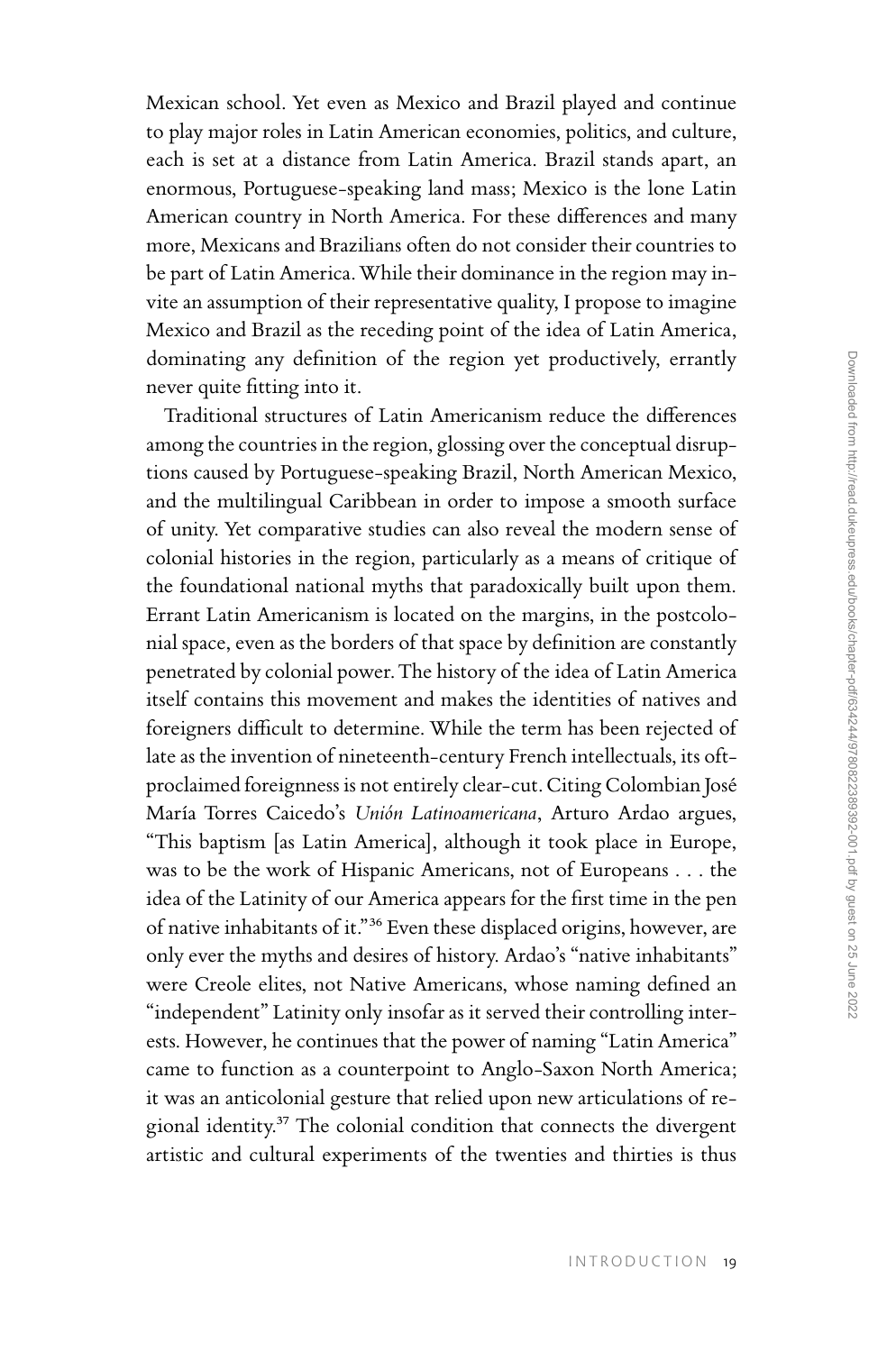doubled in the employ of *Latin America*, a term born in the period of the region's independence from Spain and fully defined in opposition to the new power of the hemisphere, the United States.<sup>38</sup>

The Latin America that appears in this study is anticolonial and yet not nationalist, for the comparison of Mexico and Brazil reveals a critical nationalism that is substantially muted when we remain within their national borders and national myths. Salvador Novo's "Return Ticket" may best represent this Latin Americanism, despite the Mexican author's famous rejection of regionalism. As I argue in chapter 5, Novo's fictionalized memoir combines a denunciation of U.S. expansionism with a critique of Mexican nationalism, bizarrely mixing American English phrases with colorful details about popular culture in Mexico. Errant Latin Americanism contests European and U.S. influence, but it nonetheless admits the irrevocable impact of their colonial and interventionist projects. The qualified nativity of the modernists themselves will be central to the debates over the place of modernity, and the ethics and aesthetics of modernism.

## Ethics and Photography: Knowledge, Science, and Modernity

Paul Strand wrote in the international journal *Broome* that the photographer "has taken to himself to love a dead thing unwittingly contributed by the scientist, and through its conscious use, is revealing a new and living act of vision." These "seekers of knowledge, be it intuitive and aesthetic or conceptual and scientific" are "disinterestedly experimenting."39 During these decades, photographs circulated as art and science, amateur and professional. Artists and authors debated whether photography mechanically inscribed reality or was itself a creative act, an issue reflected in the fact that the standards of defining authorship and protecting the copyright of photographs were not yet fixed. In Latin America, the intimate contact between the artistic and the scientific led photographic modernism to challenge a defining characteristic of modernity as a "rationalist culture in which . . . a scientific world-view . . . claims privileged access to truth."40 Despite Strand's assertion, Latin American photographers made it clear that they had a vested interest in the epistemology and aesthetics that their medium formulated. Mário de Andrade's photographs were part of his lifelong experiments with documentary practices, and Manuel Álvarez Bravo's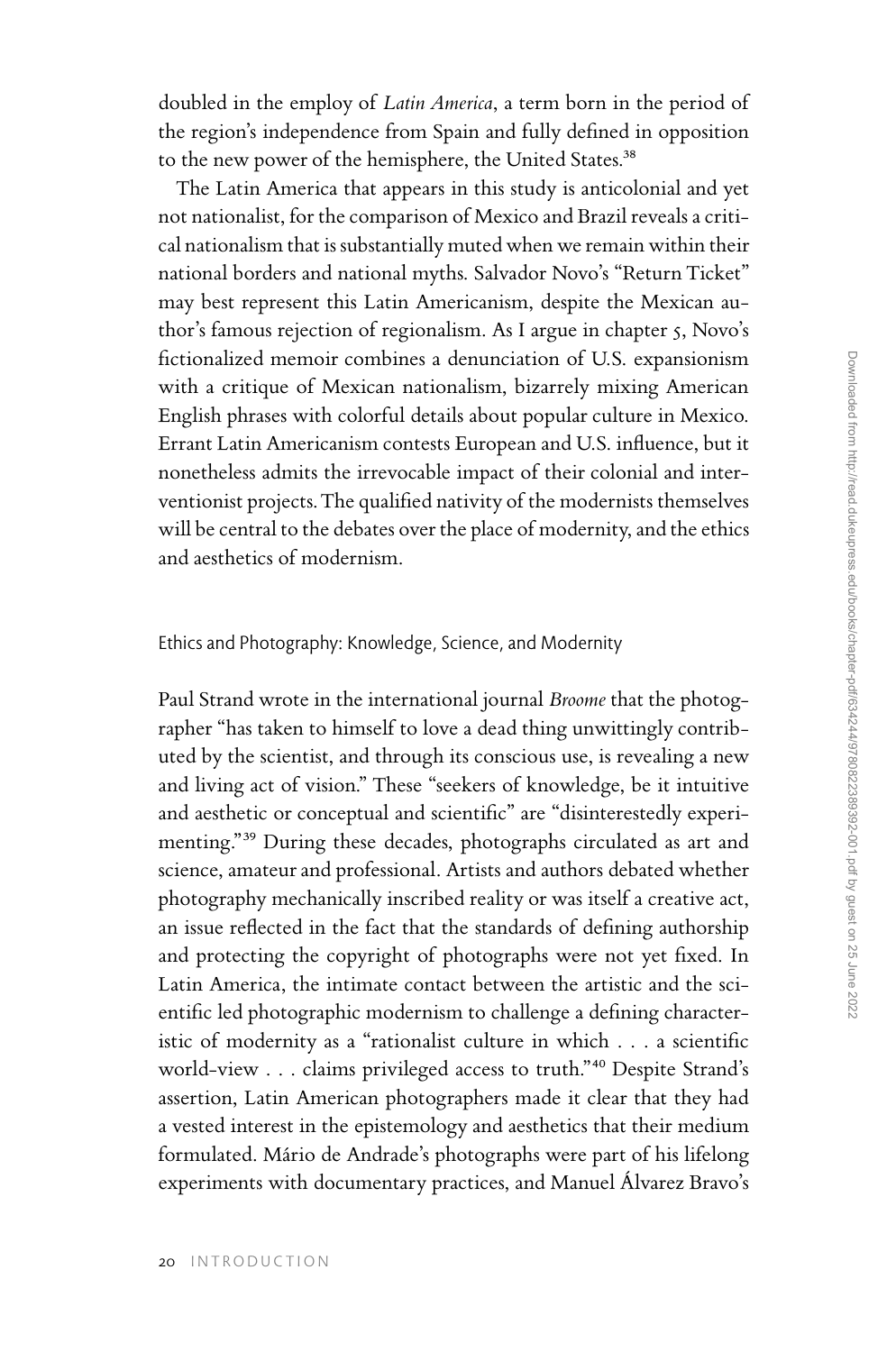oeuvre plays with reflections, reversals, and cropping, to disorient the eye of the viewer and make her doubt the image she sees. At the same time that the major institutions of knowledge production in the region were being reinvented, modernist intellectuals used photography to rethink the very concepts of knowledge, truth, and representation.

The implicit relationship between seeing and knowing—the scientific process that asserts the facticity of observed experiments—is at the core of modern conceptions of truth. While the scientific truth of the visible ought to be universally accessible, Idelber Avelar points to the unequal global division of intellectual labor produced by this form of knowledge: certain sites are valued for their production of knowledge and others simply are not. Avelar proposes that ethics itself be defined as the concern for this inequity, as "the very relationship between ethos and episteme," and that it can in turn assign value (and truth) to other forms of knowledge.<sup>41</sup> Avelar formulates this definition of ethics through an analysis of Jorge Luis Borges's short story, "The Ethnographer" (1969), which tells of a student of ethnography from the United States who discovers the carefully guarded secret of an indigenous group. When he returns from the field to the university, however, the student violates the very premise of the discipline: "He walked up to the professor's office and told him that he knew the secret and had resolved not to publish it."42 Avelar concludes that the story's ambiguous ending rejects the limitation of the other to the status of object of study and denies that the knowledge produced by this exploitative process could ever belong to the foreign social scientist. Indeed, Borges shows that recognition of the relationship between knowledge and ethics is the only means of achieving understanding across difference; real knowledge was achieved by the student, who learned the secret and learned to keep it. This understanding does not imply complete or scientific knowledge; in fact, achieving that form of knowledge would be less than ethical. Borges leads us to wonder if the necessity of secrecy is the secret itself.

What remains to be defined in this exploration of ethics, however, is the place of the Latin American intellectual, as well as the foreigner, in the global map of knowledge and power. To put the question in terms of Borges's story, we must ask: what happens to the Brazilian or Mexican ethnographer? Which role belongs to the Latin American modernist: that of the ethnographer or of the "native"? I find that Borges's generation of modernists goes even further in the challenge of ethos and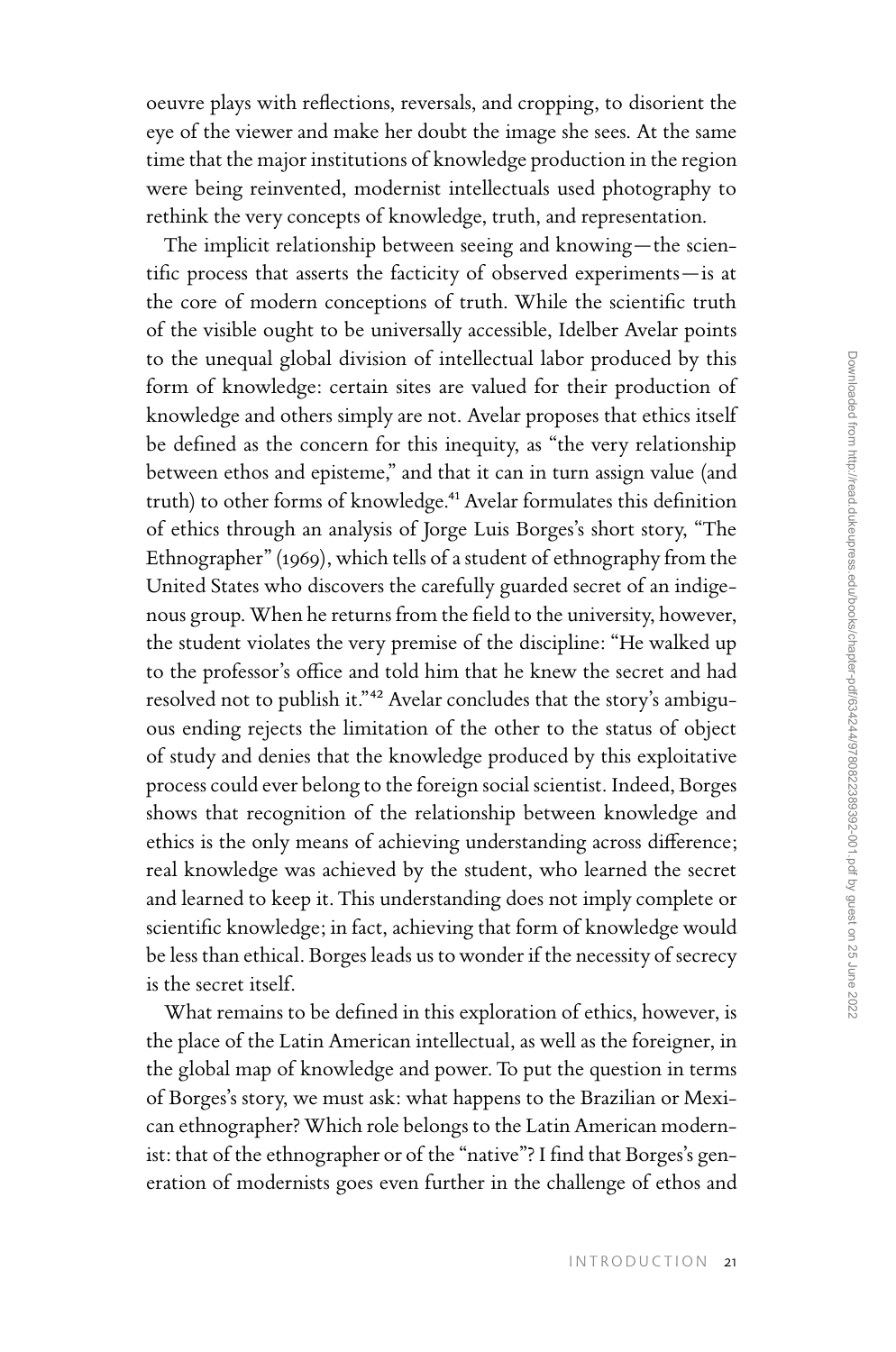episteme. Photography's simultaneous distancing and approximation and the doubled location of the displaced intellectual bring modernist aesthetics and its profound relation to ethics into focus.

In Brazil and Mexico in the 1920s and 1930s, the paradox of photographic veracity offered opportunities for ethical and aesthetic interventions into this contested terrain. Photographs functioned as evidence even as they were employed to violate viewers' belief in what they saw. Roland Barthes explains that the structural paradox of photography as both analogue and code is also its ethical paradox: "When one wants to be 'neutral,' 'objective,' one strives to copy reality meticulously, as though the analogical were a factor of resistance against the investment of values."43 This "as though" is at the crux of thinking ethics and photography, not because it was erased by Latin American modernists, but to the contrary because they underlined the tension as an ethical bind. The very indexicality of photography, its analogical ability to trace each object in its purview onto the sensitized paper, appears counterintuitively as its ability to invent and deceive. In what de Andrade called "epidermic portraits," as well as photographic short fictions by Mexican modernists, the very characteristic of photography most associated with its ability to tell the truth in fact makes it deceive. Modernists invented in order to reveal the (imperial) history of representation contained in any photographic capture; they deployed this technology to create alternate visions of the very modernity that photography always already references.

The rejection of the truth of modernity, though not its power, occured in representational practices that obscured as much as they revealed. As much as photography participated in modernity's fundamental association between knowing and seeing, in Latin America it offered a fascinating opportunity for Borgesian sorts of hidden and even deceitful presentations of knowledge. Since the advent of "postmodern" photography in the 1970s, the medium's unreliability has received a great deal of attention. From posed film stills to invented ethnographies, artists such as Cindy Sherman, Jeff Wall, and James Casebere have produced faked and staged photographs, inventing characters, settings, and events. In his "Monticello" series (2001), Casebere flooded architectural models of buildings that he then photographed from close up, so that they appear almost as if they were real buildings (see plate 1). Yet we will see that the mimetic accuracy of photography was teased, questioned, and joked about since its invention, especially during the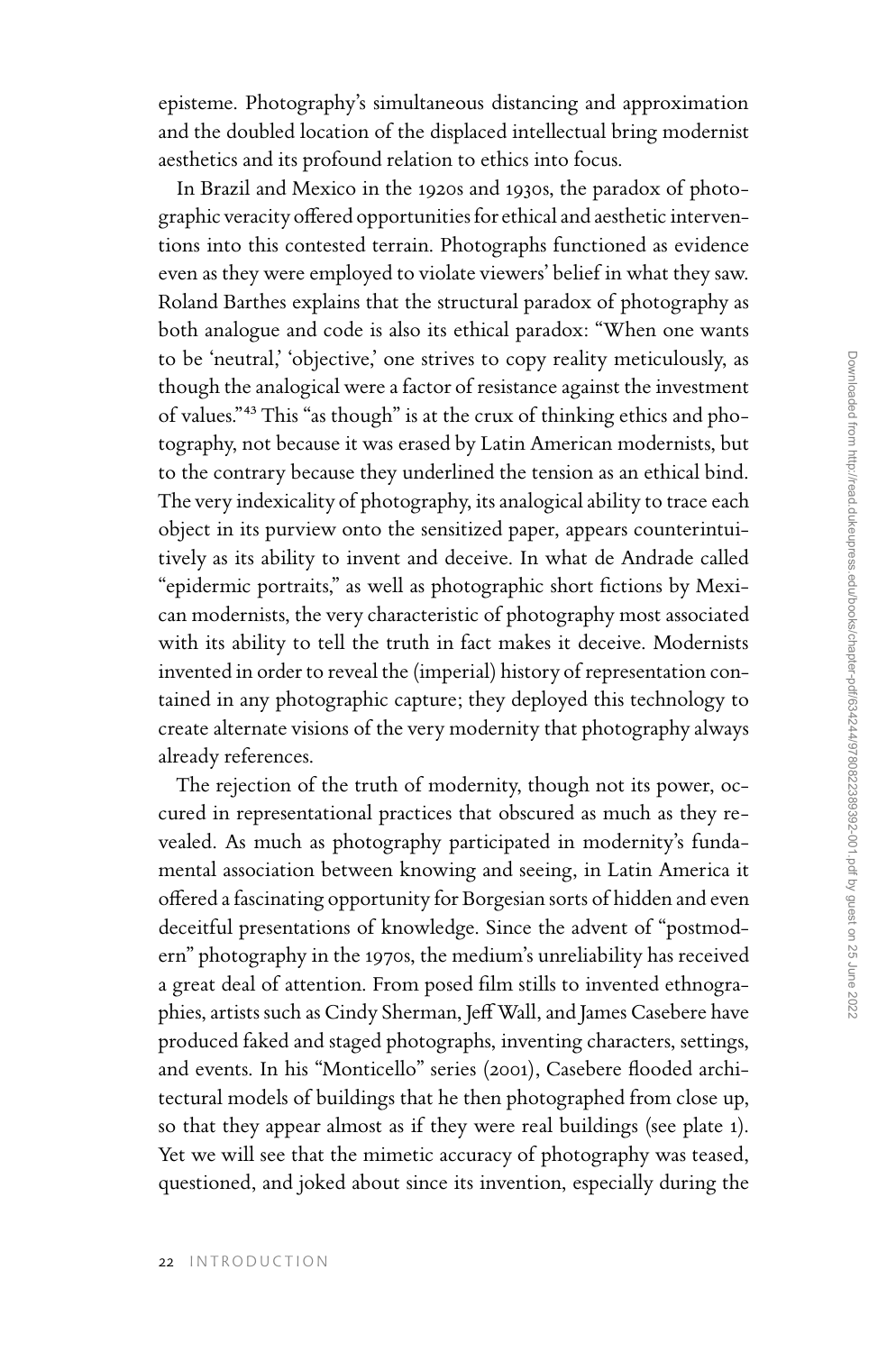

**2** Manuel Álvarez Bravo, "Arena y pinitos" ("Sand and Little Pines"), circa 1920s. © *Colette Urbajtel*

period of modernist production. In "Arena y pinitos" ("Sand and Little Pines"), Álvarez Bravo photographed a mock-up of the kind of pictorialist landscape of Mexico that made German photographer Hugo Brehme famous (figs. 2 and 3).<sup>44</sup> Casebere's flooded building and Álvarez Bravo's title include just enough distortion for their photographs to be simultaneously grandiose and a little ridiculous at the same time. They take the viewer in and soon let her know that she has been duped. The photographers considered the progenitors of art photography in Mexico and the writers whose work inspired the internationally renowned generation of the Boom created a photographic modernism that took on the crucial dynamic of truth and seeing.

During this same period, the institutions responsible for the production of knowledge in Latin America, from universities to literature to newspapers, were undergoing profound changes. These changes contributed to the critique of Western modernity's epistemological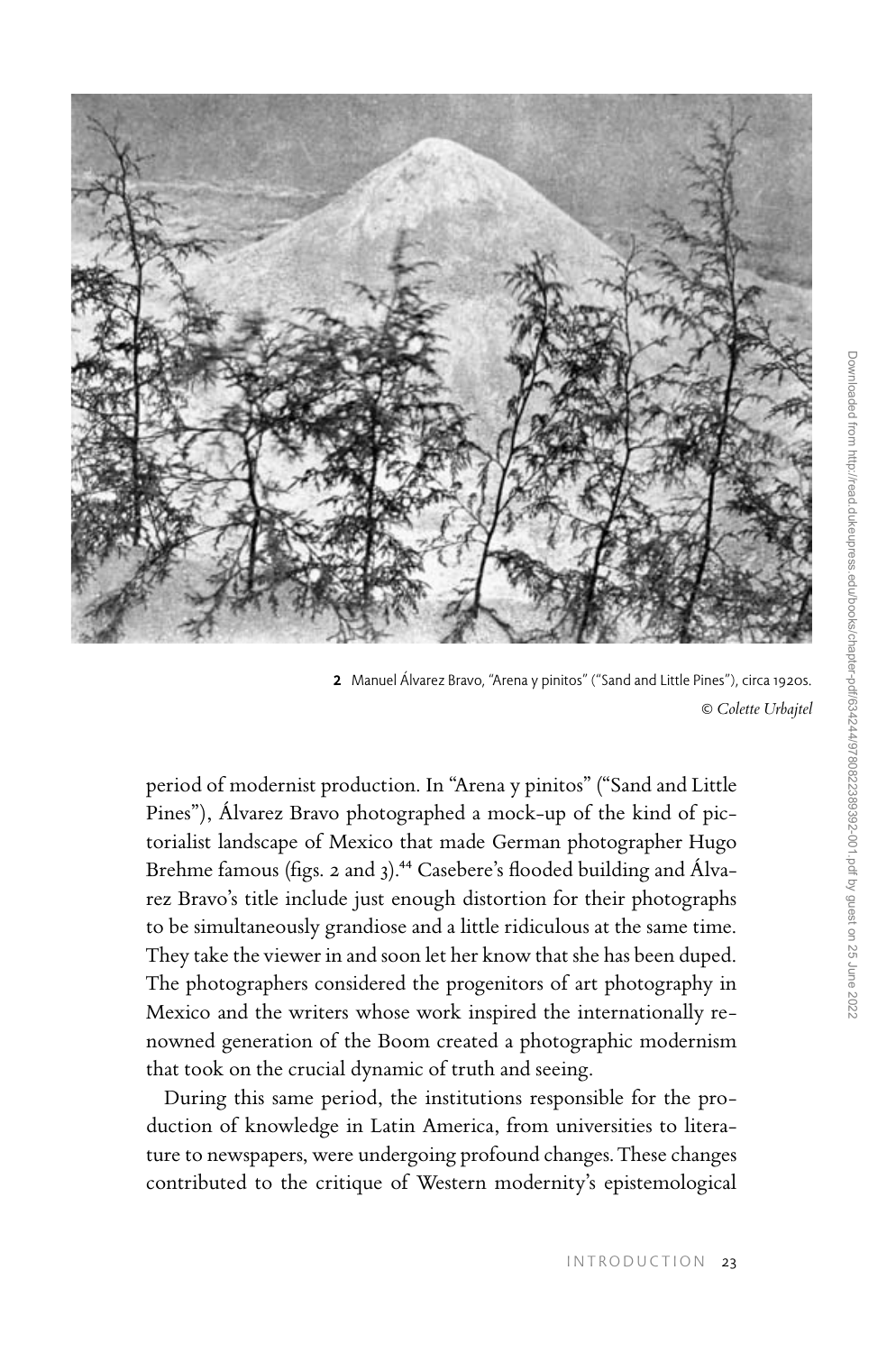promise and emphasized the relationship between ethics and knowledge. While still governed by dominant classes, the *ciudad letrada* (lettered city)—Angel Rama's denomination of the urban, Creole intellectuals who wrote the literature and the laws of the Americas—was being transformed in both its real and metaphoric senses. The "real" city experienced massive demographic shifts from rural to urban, as well as changes in the gendered expectations of public and private spaces. Industrializing São Paulo grew from 64,935 inhabitants in 1890 to 579,033 in 1920, a population composed of new immigrants from Europe and Japan as well as migrants from the interior of Brazil.45 The rate of change for Mexico City was equally radical: in 1900, Mexico City had a population of 344,721, which rose to 615,367 in 1921, and then skyrocketed to 1,029,068 in 1930 and to 1,802,679 in 1940.<sup>46</sup> Thousands of rural Mexicans and Brazilians were arriving in the cities, populations who were perceived to be racially distinct from the established

**3** Hugo Brehme, "Peak of Orizaba," *México pintoresco*, 1923. *Courtesy Dennis Brehme*

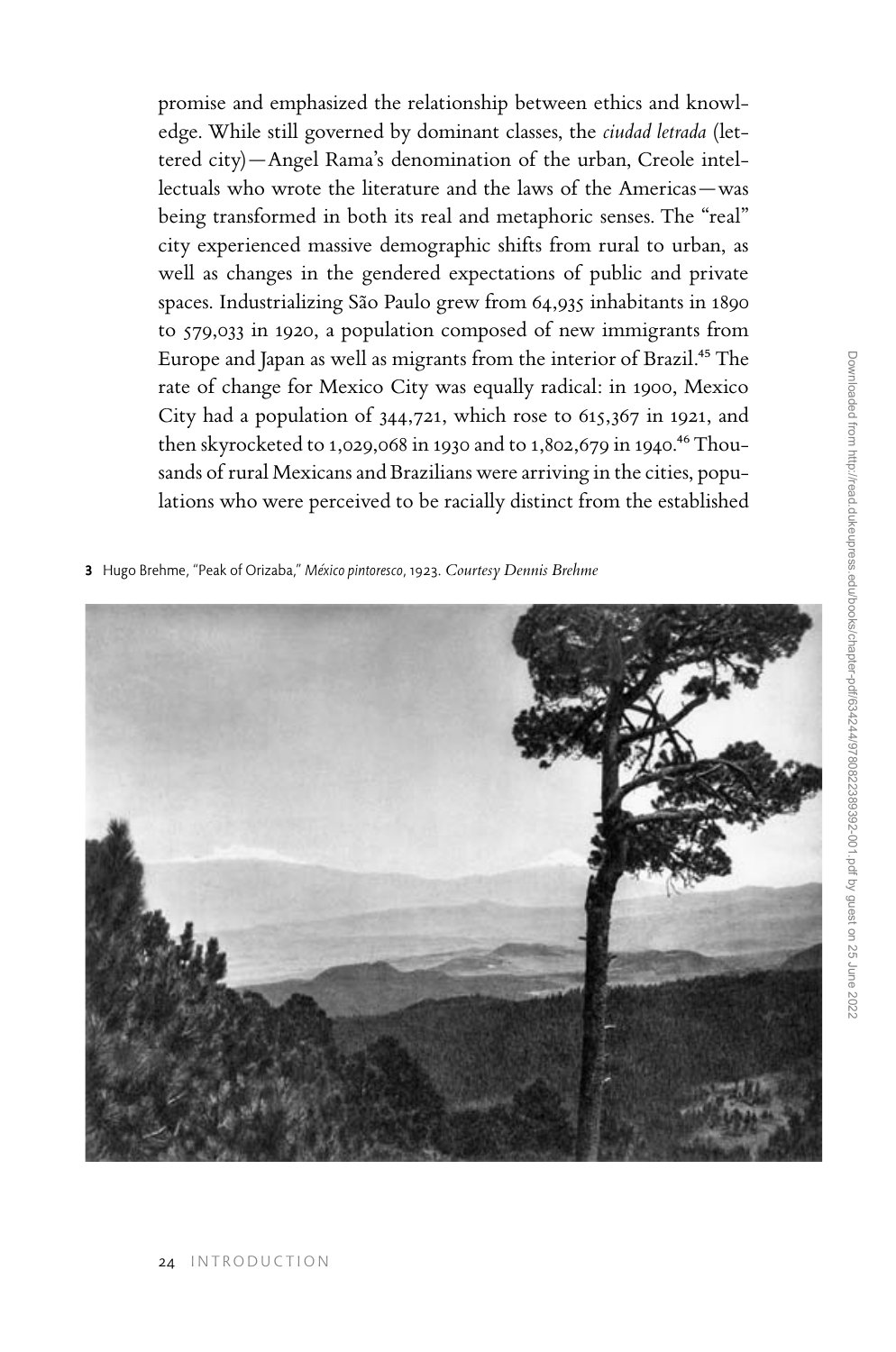The institutional structures underlying literature and the arts, the ciudad letrada, were also undergoing deep transformations. University reforms of the late 1910s meant that the traditional degrees in law and medicine held by the aristocratic elite no longer guaranteed the same role in society and politics, and the antioligarchic project of these reforms clamored for the rights of the underprivileged classes. García Canclini points to the contradictions faced even by the reformed universities: "Confronted with the illiteracy of half of the population and with pre-modern economic structures and political habits . . . literary practices are conditioned by questions about what it means to make literature in societies that *lack a sufficiently developed market for an autonomous cultural field to exist*."47 Latin American modernisms—though hardly successful in their utopic goals of a shared nation, and still characterized by the vast divide of class and race that split the elite from the masses created "new aesthetic trends within the incipient cultural field and novel links that artists were creating with the administrators of official education, unions, and movements from below."48 Darryl Williams even calls the Week of Modern Art in São Paulo the beginning of the erosion of the ivory tower, which pulled "the medieval image of the scholar-in-the-turret" down into the flow of people. These changes led to a new kind of professional class of writer/intellectual, who began almost to scratch out a living by writing, addressing, and participating in varied forms of popular culture. Williams describes new cultural practices put to use by this new generation, including popular literature, cinema, sports, and even *automobilismo*, in which driving cars bridged tourism, art, literature, and the newly formed mass media.<sup>49</sup> I show that these cultural practices—all of which employed photography—played an important role in the articulation of modernist aesthetics in both Brazil and Mexico and made race and gender crucial formal and philosophical categories. The transformations of the ciudad letrada were translated into ethical and aesthetic demands, which profoundly altered the status of knowledge in Latin American modernity.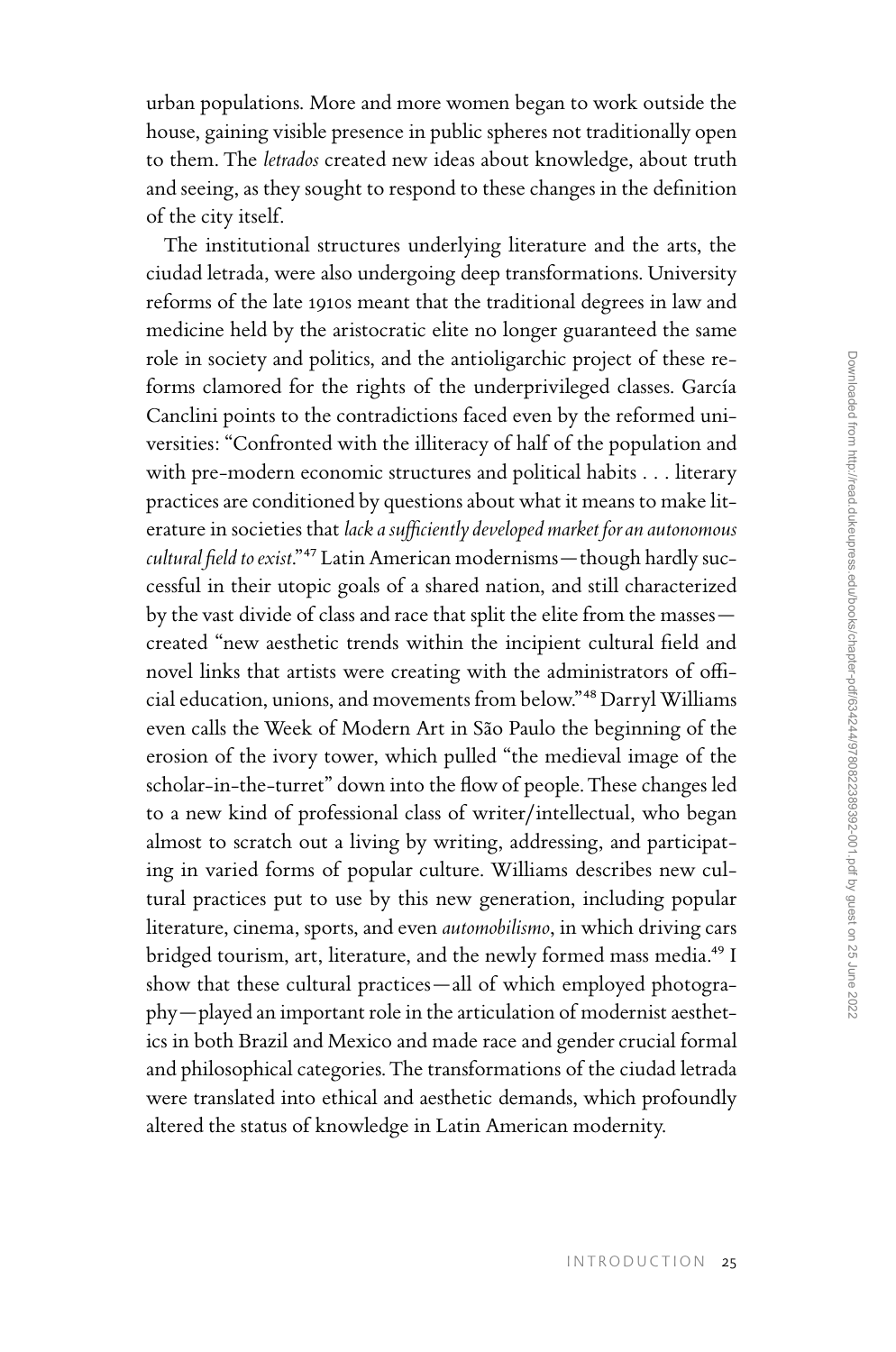These changes in the lettered city have been associated more with Latin American modernism's political, nationalist charge than with ethics as such. Internationally and regionally, Mexican muralism and Brazilian anthropophagy long have been emblematic of nationalist modernism, including large murals in public space, educational projects, and essays of identity. Muralism in particular—paid for by state funds invested in promoting national culture following the violence and social chaos of the Mexican Revolution (ca. 1910–20)—repeatedly appears as the dominant example of what Latin American modernism looks like and certainly has had a major influence on political art throughout North, South, and Central America. Yet these decades of energetic cultural production reveal a range of experimental practices in literature, media, and the arts in addition to muralism (in Mexico and beyond), all of which engage ethics as well as politics. Thinking errant modernism draws our eye to these practices, which alter the classic division between political avant-garde and high modernism: the former defined by its social engagement, the latter by a definition of modern art exclusively referencing the artistic, either art institutions or the materiality of the artwork.50 Critical responses in the burgeoning field of comparative and non-Western modernist studies are producing exciting new possibilities to replace this dyad, but there is still an emphasis, especially in studies of what we might call "strong" modernist movements such as the Mexican and Brazilian examples, on the political and the state.51 I find that sophisticated critiques of modernity and formulations of modernism in both countries have been overdetermined by attention to these nationalist projects. Two presumably opposing options, hermetic poeticism and political manifesto, were combined through a photographic practice grounded in ethics and aesthetics, and produced critical rather than cultural nationalism. Critical nationalism emerged in response to the push and pull of anticolonial and nationalist discourses, especially as they faced the idea of modernity as economic modernization and the rhetoric of modernization as progress.

Jorge Schwartz writes that attempts to differentiate "political vanguardia" from "artistic vanguardia" in Latin America ultimately fail.<sup>52</sup> Not only did individual artists belong to both types of movements at different moments in their careers, but the very same works appeared in different contexts as alternately political and artistic avant-garde.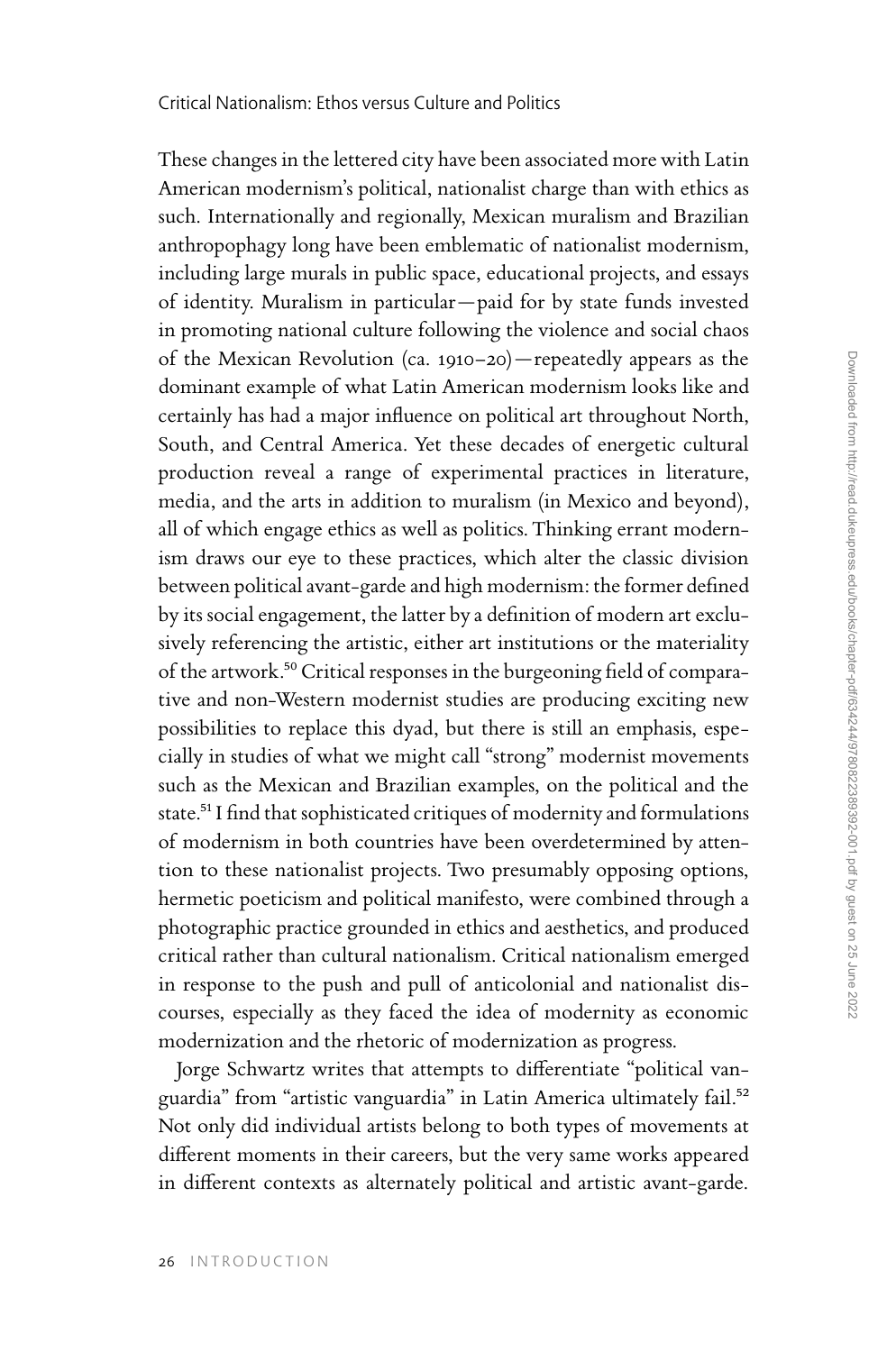Nonetheless, most studies of the most influential modernist groups in Mexico, the Estridentistas and the Contemporáneos, separate them on the basis of the quarrels over art and nationalism that divided them during their short lives as constituted groups, a battle that maps easily onto the conceptual divide between political avant-garde and formalist modernism.53 The Estridentistas (active ca. 1921–27) were considered more "political," even if their vision of art and politics suffered from accusations of Italian futurist influences. The Contemporáneos (active ca. 1928–32), were characterized as producing pure poetry (although also suffering from European influence). These groups were more similar than the bibliography admits; many of the most influential figures are included in the membership lists of both groups, among them Diego Rivera and Salvador Novo.<sup>54</sup> Similarly in Brazil, despite Eduardo Jardim's classic division of two phases of modernism—the "heroic" phase (1917–24), which focused primarily on aesthetics, and a phase of nationalist didacticism (1924–42)—both critical nationalism and experimental aesthetics appeared consistently across the two decades.55 Indeed, Aracy Amaral characterizes Brazilian modernism as a middle ground between politicized nationalism and aestheticized cosmopolitanism. Mário de Andrade collaborated in a heteroclite variety of journals and modernist groups, including *Estética* in Rio de Janeiro and the Grupo Estrela in Belo Horizonte. This book reunites the two sides of these dyads, and elucidates the groups' sophisticated combinations of art, ethics, and politics as the ethos of modernism.

Recent ethical theory, especially in the U.S. academy, admires the mixture of politics and art associated with the avant-garde and calls for a return to these decades. "Peripheral" literature and racialized and feminized subjects are central to this field of inquiry. However, while providing a sophisticated critique of modernity, this theory suffers from its neglect of aesthetics outside of modernism's classic centers. Lawrence Buell proposes that ethical criticism revisit the modernist avant-garde's celebratory combination of criticism, art, and politics, but in practice he solely recuperates European and North American avant-gardes.<sup>56</sup> It may be easy to agree that one must think about ethics when studying non-Western cultures from within the U.S. academy, but I argue that assuming a "naturally" ethical, simply moral art from the periphery threatens to vacate the aesthetic and critical content produced by these different places. Such a presumption risks once again delimiting the space of the non-Western artist or critic to a (post)modern version of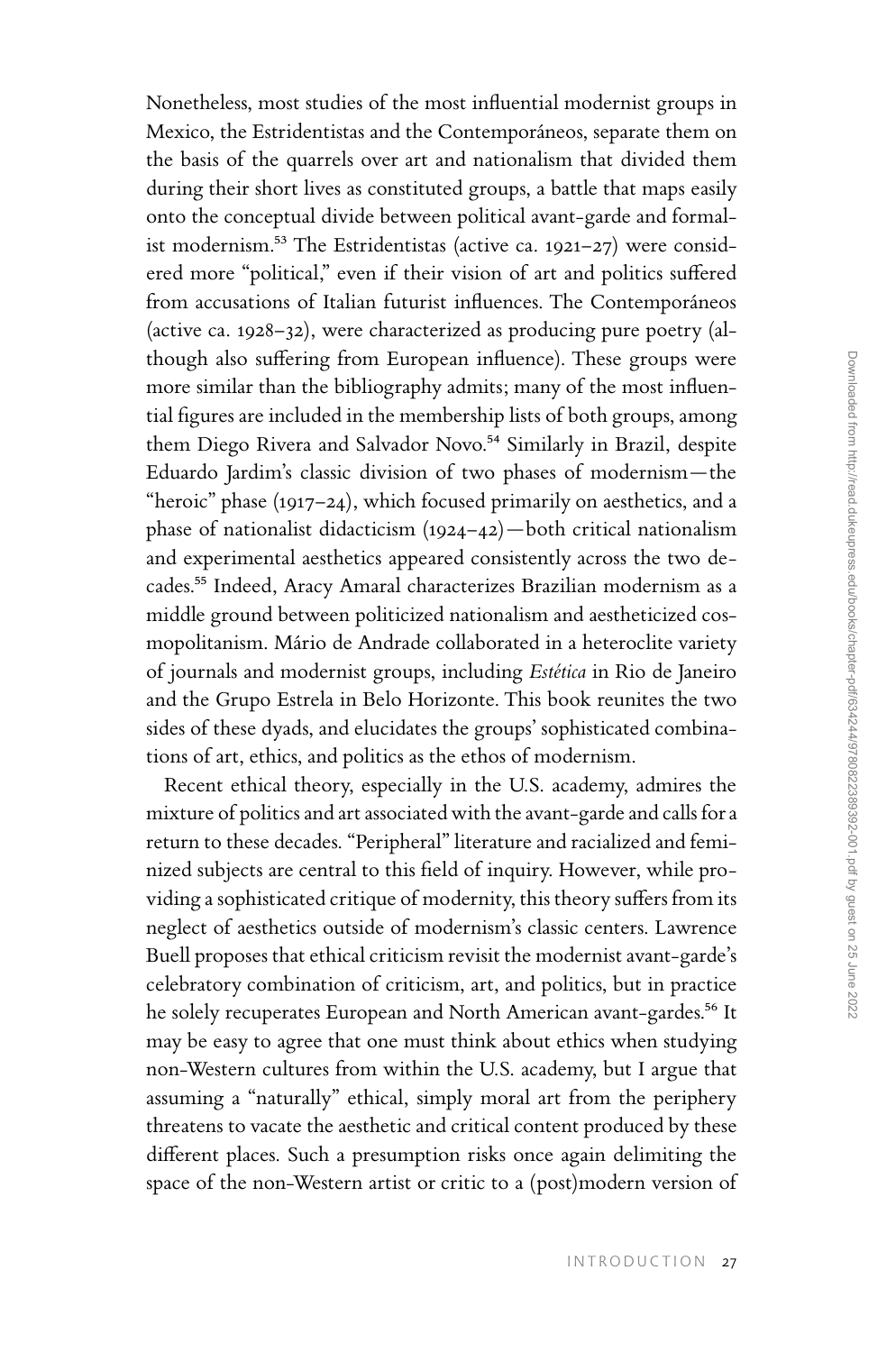the "noble savage": innocent of the guilt of colonial exploitation, but also excluded from an active role in analyzing global systems of modernization and modernism.57 It paradoxically reproduces the peripheral status of Latin American modernisms ad infinitum, limiting these artists to the presumed ethical place of the ethnographic other; the West ultimately maintains ownership not only of the telos of modernization but of modernism's critique of the modern as well. The ethos of modernism, in contrast, offers a form of ethical criticism based in Latin American modernist approaches to art and life, politics and ethics. Even some alternative modernist studies, which have done important

work in geographically diversifying the field, diminish the aesthetic concerns of these movements in favor of a propagandistic or didactic political function. They do so by equating the difference of Latin American modernism with the countries' statist nationalism, and by dividing the art object or literary text into a European form and Latin American content. Brazilian modernism thus asserts its difference by inserting a "typically Brazilian" object into an imported composition.<sup>58</sup> Mexican modernist photography is perhaps the best known among Latin American countries, and yet even its most recognized artist, Manuel Álvarez Bravo, is too often read in relation to the aesthetic goals set by U.S. modernist Edward Weston during his brief residence in Mexico between 1923 and 1926. Erika Billeter writes: "Although [Álvarez Bravo's work] *formally* inclined toward the *international* tendencies, his vision evolved from the roots of his country."59 Aesthetics in this mode of thinking remains always European, while the periphery produces only the objects to be represented. These objects can be exploited in the same fashion as the natural resources in the Americas, for they seemingly take no work to produce and contain no philosophy of art of their own.<sup>60</sup>

Mainstream modernist studies established the groundwork for the seeming aesthetic vacuity of places outside of Europe and the United States by presuming that artistic influence always follows economic and political power. Even sophisticated readers of modernist photography such as Molly Nesbit fall into this trap, producing texts that I view to be symptomatic of this geopolitics of aesthetics. Nesbit, for instance, paradoxically makes Edward Weston's formalist photographs decidedly nationalist when she addresses his years in Mexico: "[Weston] prized . . . realism, meaning by this a denatured, aestheticized realism. It was never the social realism of his Mexican colleagues. Weston's avant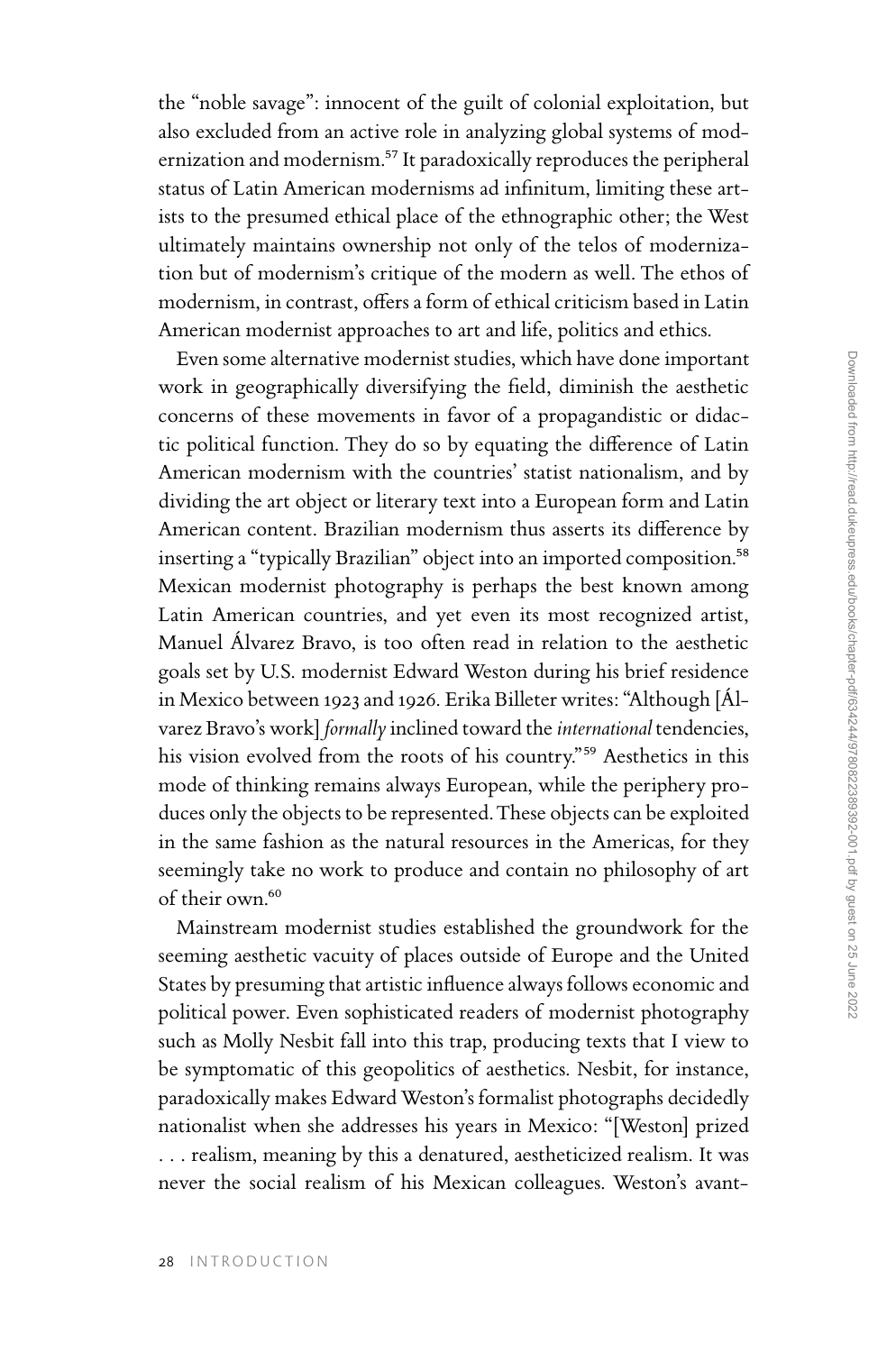garde position was an American one, based on the significant forms of the straight document and formulated long distance in Mexico, on a tangent from Steiglitz."61 All of Mexican modernism is encapsulated in a reductive vision of muralism, and in this reduced fashion can present no possible impact on the famous U.S. photographer, despite the fact that he produced some of his best-known work in Mexico.

We shall see that Mário de Andrade and Álvarez Bravo created photographs that comment on this geopolitics of aesthetic value. The Mexican artist's "Urinating Boy" parodies the version of formalism Weston represents for Nesbit, and de Andrade's "Victrolas" literally turns the image of the modern circulation of goods and images on its side (see figures 12, 60, and 61). These works use humor and critique as part of the formal complexity of modernist objects characterized by internal and external references. The ethos of Latin American modernism engages aesthetic concerns that have long been considered central to modernism internationally: abstraction, medium specificity and the purity of the art object, opticality versus narrativity, and the long-debated relationship between "high" and "low" culture.<sup>62</sup> However, the recognition of certain familiar concerns of mainstream modernism does not ultimately negate the urgent need to theorize these other sites. The ethos of modernism reveals the simultaneous location in and distancing of Latin America from hegemonic discourses of modernism and modernity; it points to the necessity of critique and the impossibility of remaining free from these dominant political, literary, economic, and artistic modes.

Brazilian anthropophagy famously provides a graphic answer to this structure of cultural influence: the digestion of foreign and local content alike in the production of modernist aesthetics. The São Paulo Anthropophagists, led by writers Mário de Andrade and Oswald de Andrade (no relation) and painter Tarsila do Amaral, took center stage with the Week of Modern Art and maintained their dominance in the decades that followed. Oswald's "Anthropophagist Manifesto" (1928) did more than just parody Shakespeare when he proclaimed: "Tupi or not tupi, that is the question." By inhabiting the famous playwright's English with the name of one of the major indigenous groups in Brazil, Oswald does not destroy either. Rather, he eats them up in a sentence that transforms the most ontological of verbs, "to be," into a joke that asks the pressing question of whether indigenous people will survive modernity in the Americas. The Paulistas maintained their dominance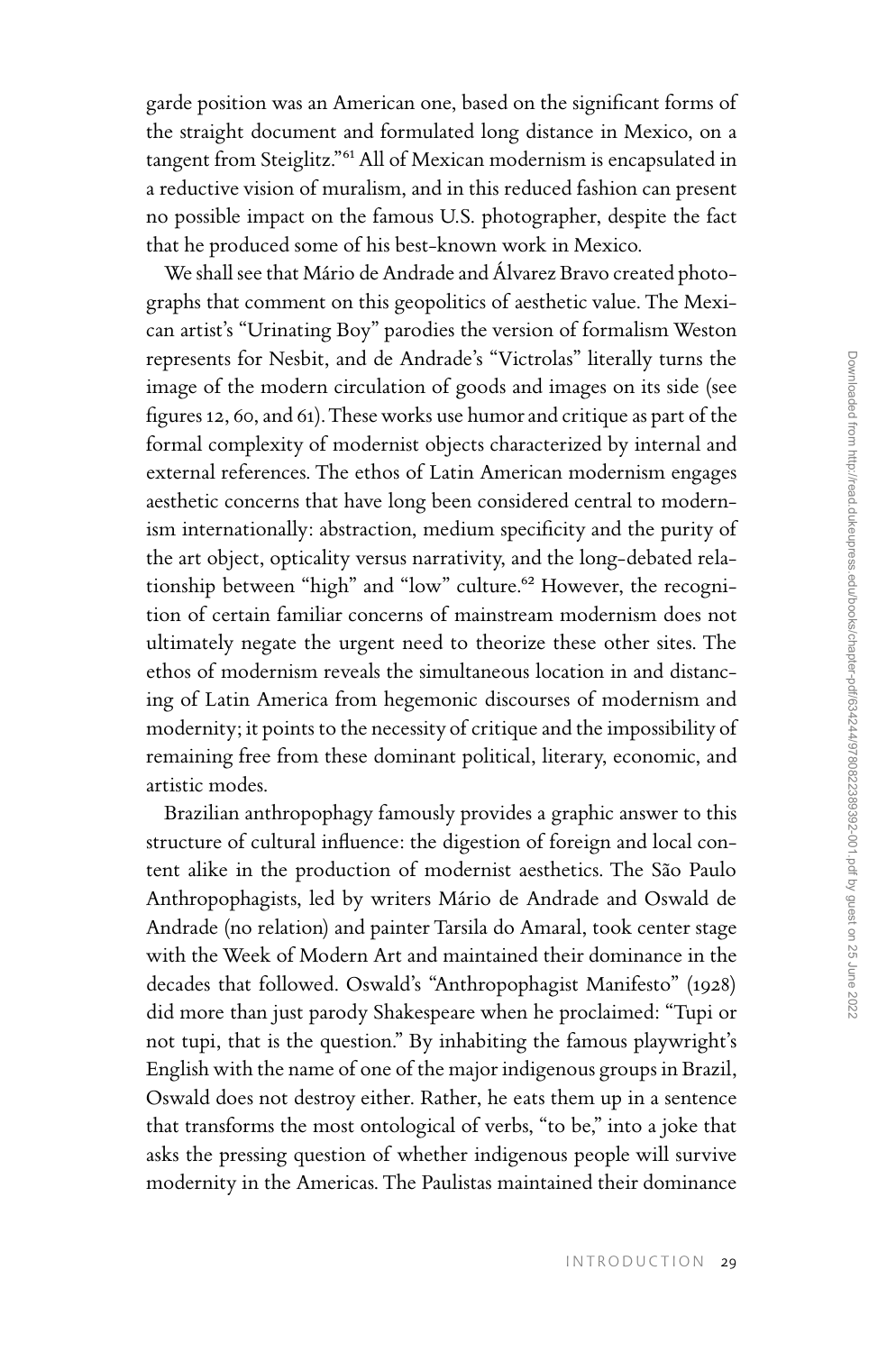throughout the century, but as we shall see, Mário de Andrade's active engagement with writers and artists in distant parts of Brazil contributed greatly to his theory and practice of modernism. His broad investigations into the vast terrain and the heterogeneity of cultures of Brazil, especially through his practice of photography, contributed to what Amaral considers the main contribution of Paulista modernism: the presentation of the idea of national culture as a *problem*.

The ethos of modernism maintains a distinction between ethics and politics but does not exclude the defining debates over politics within and about these movements. Throughout the book, the ethics formulated by these groups is shown to be linked to the production of a critical nationalism, rather than the cultural nationalism that was the tool of the centralizing and modernizing states. Paul Gilroy's influential map of the Black Atlantic (to which Brazil and Mexico would certainly belong) contains critical and artistic practices that resemble ethos as I define it: "Not simply a succession of literary tropes and genres but a philosophical discourse which refuses the modern, occidental separation of ethics and aesthetics, culture and politics."63 While Gilroy's parallel sentence structure sets up a relationship of equivalence between "ethics and aesthetics, culture and politics," I focus on the first pair of reconciled oppositions. The simultaneous engagement of the aesthetic and ethical in photographs and literary texts, as well as critical writings from the period, produces a modernist ethos that is more important to rethinking modernism and more relevant to the contemporary moment than the second pair of "culture and politics." These two pairs of concepts usually are subsumed in discussions of the nationalist tenor of many Latin American modernist movements, which often use Brazil and Mexico as prime examples and include influential groups in Cuba and Peru. Gilroy's "culture and politics" was an important dyad in the period, but more than the *problem* of national culture, it describes the nationalism promoted by the cultural missions of postrevolutionary Mexico and the work of Brazilian modernists for governmental cultural and educational programs, especially in the years following the Estado Novo revolution (1930).

The decades of greatest modernist experimentation, however, preceded the consolidation of power as revolutionary governments became authoritarian regimes. Darryl Williams calls the productive chaos before the consolidation of culture and politics the "culture wars" of Brazil, a term Anne Rubenstein uses to describe the same years in Mexico.<sup>64</sup>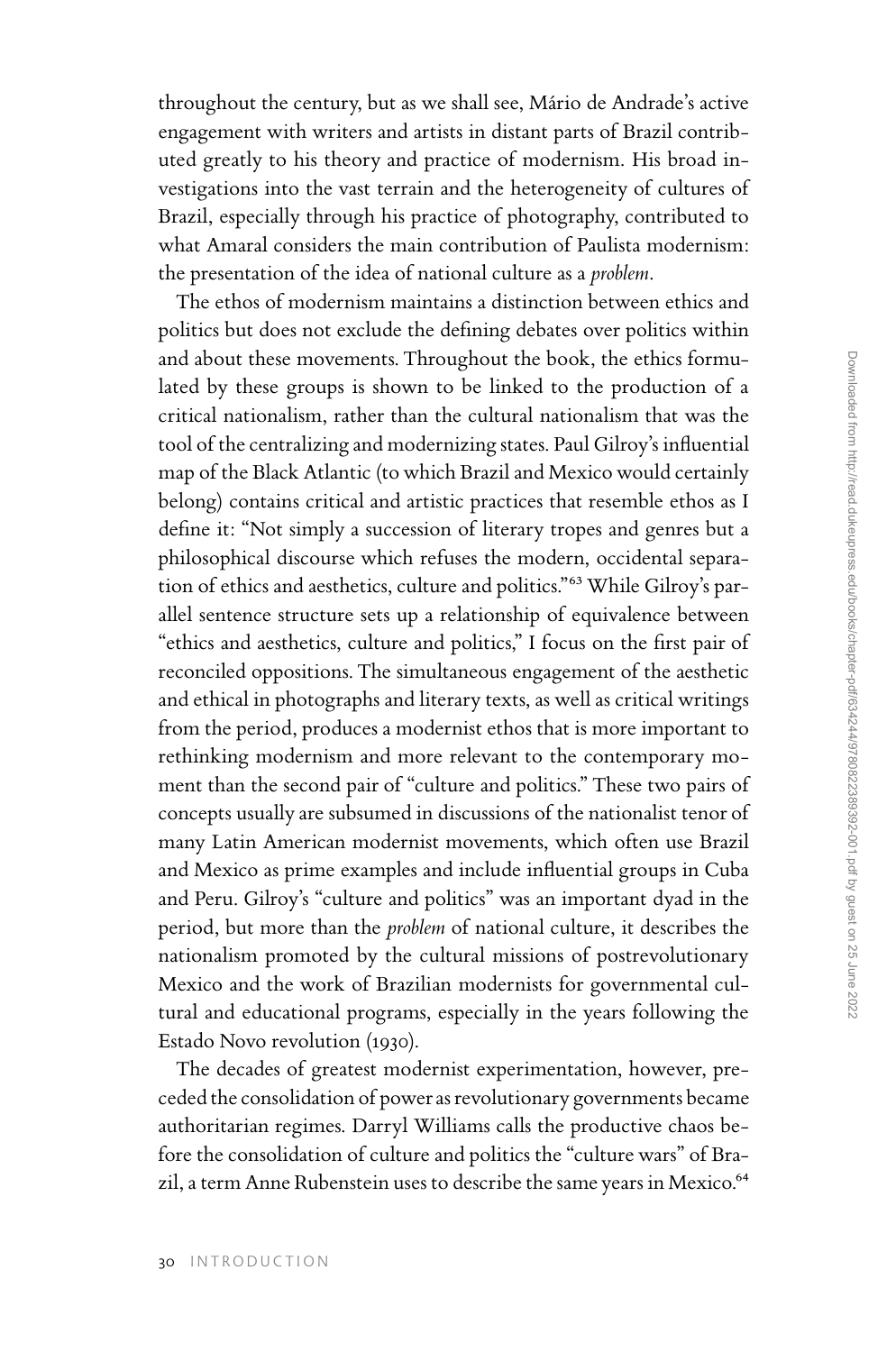While modernism was made to work for the interests of the centralized governments by the end of the 1930s, the articulation of nationalism by artists and writers in the preceding two decades was not so monolithic. Despite the centralization that characterized both governments' plans for modernization, these movements were not born in their respective country's capital cities.65 The famous Week of Modern Art (1922) in São Paulo stood explicitly in contrast to the International Exhibition in the capital of Rio de Janeiro the same year, which celebrated the Centenary of Independence and promoted the official state discourse of order and progress.<sup>66</sup> The canonization of the São Paulo–based modernist group certainly has to do with the city's increasing economic power as the industrial capital of Brazil, but its displacement from the administrative center of the federal government is nevertheless significant. In highly centralized Mexico, the Estridentistas first mobilized in the small city of Xalapa, Veracruz, which has an important intellectual history but was by no means a political center of the postrevolutionary government. The members of the Mexico City–based Contemporáneos were originally from different places across the vast country: Xavier Villaurrutia was born in Mérida, in the south, Salvador Novo lived his early years in northern Torreón, Gilberto Owen was from Toluca, Jorge Cuesta from Córdoba, and José Gorostiza from Aguascalientes.<sup>67</sup> The horizon of modern Mexico and Brazil drawn by the writers and photographers addressed here was not limited to their centers of administrative control, and their vision of critical nationalism reflects it. In his classic essay on anthropophagy, Haroldo de Campos argues that a reborn baroque character of Americanness exploded in the Brazilian movement of the 1920s, which plots "nationalism as a dialogical movement of difference."68 This critical nationalism with no origin repeats in distinct constellations, or movements, from the historical avant-garde to Concrete Poetry, and functions as the very condition of possibility for a modernist avant-garde in the aftermath of colonial violence.

Ethos underlines the existence of a modernist aesthetics in Mexico and Brazil and seeks to free it from a theoretical enclosure that locks works of art into an instrumental understanding of what expressive culture does in the social or political sphere. It reveals that the impact of these movements cannot be judged by the successful delivery of a message or the iconic utility of a single or set of works of art, nor can it be limited to state-funded nationalist projects. By joining ethics and aesthetics in this word, this book overcomes the entwined theoretical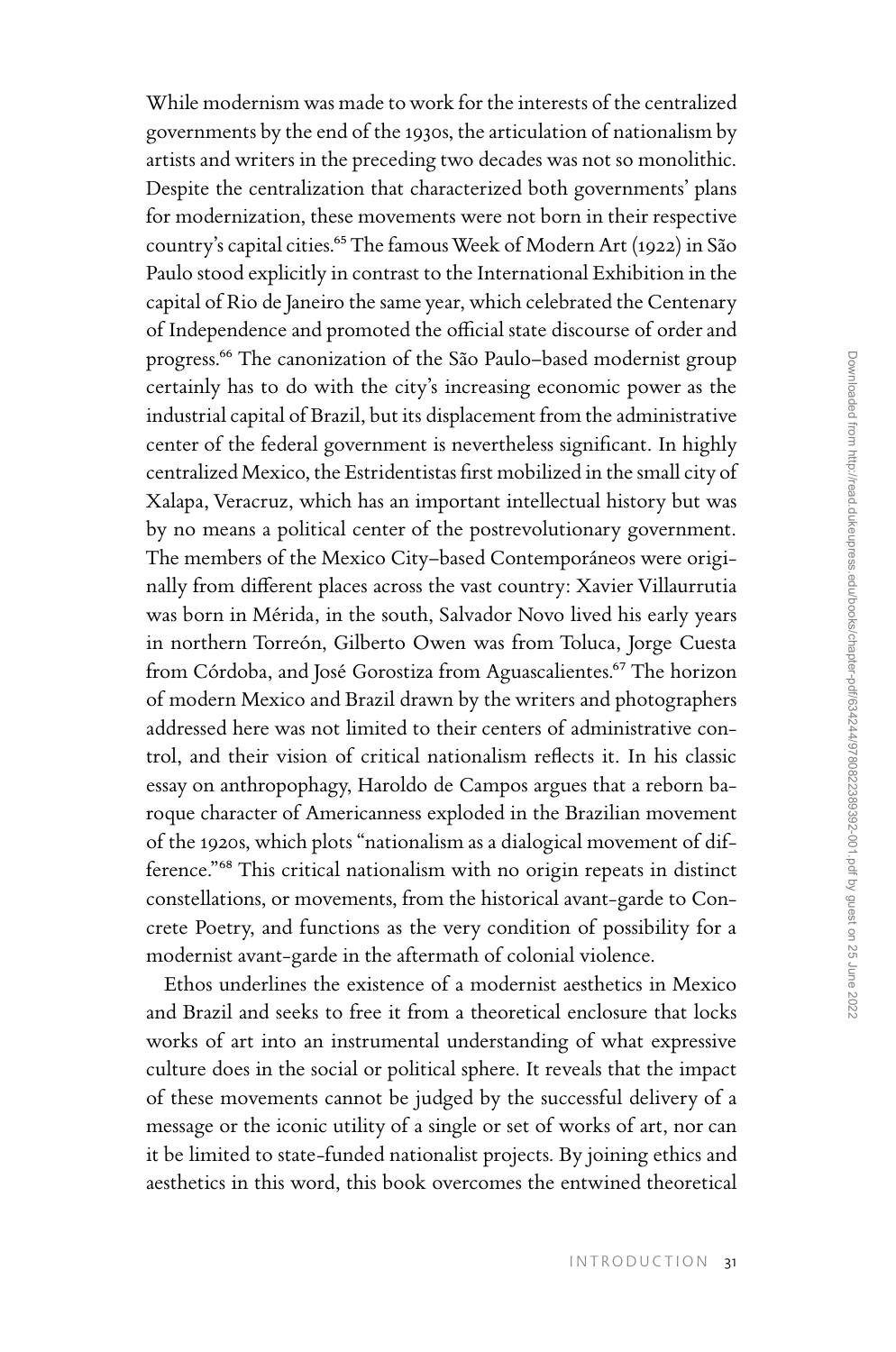structures that oppose political avant-garde to hermetic modernism and an always foreign aesthetic to merely local objects. The ethos of modernism in Mexico and Brazil is neither obsessed only with form nor can it be reduced to a didactic, political message. These movements developed theories and practices that reflect a concern with the medium of representation—an aesthetic of radical presence focused on the object itself—while always already producing that object in dialogue with the social tensions of being in a particular place. As a result, modernism contributed a critical nationalism, which pictured Mexico and Brazil including groups who inhabited a marginal form of citizenship: Afro- and indigenous populations, women, and homosexuals. We will see how de Andrade and Novo's sexuality framed their articulation of both the ethos of modernism and a critical nationalism, adding another level of intensity and complexity to photographic modernism's practices of revealing and hiding, documenting and inventing. These modernist groups were certainly anxious about the political implications of this image of nation, and at times even turned to reject it themselves. Nevertheless, their intimate and active engagement with photography locked them into an errant modernism defined by a fusion of ethics and aesthetics.

## The Ethos of Modernism

The two main parts of this book follow a parallel structure, the first half dedicated to Brazilian modernism, in particular Mário de Andrade's photography, and the second to Mexican modernism's interaction with photography in the pages of illustrated magazines. Chapters 1 and 4 deal with ethos as place and a broader social locale, while chapters 2 and 5 address subjectivity and a more individuated inhabitation of those places. They are joined by a theoretical interchapter whose topic and function is mediation: it makes the transition from Brazil to Mexico, from the photograph itself to the circulation of photographs, and from ethnographic or folkloric popular culture to mass culture. The images in the two parts look very different, both because the ethos of modernism did not impose a particular style, and because photographic modernism actively engaged very different forms of popular culture to compose an ethics and aesthetics.

Chapter 1 examines the ethos of modernism in the photographic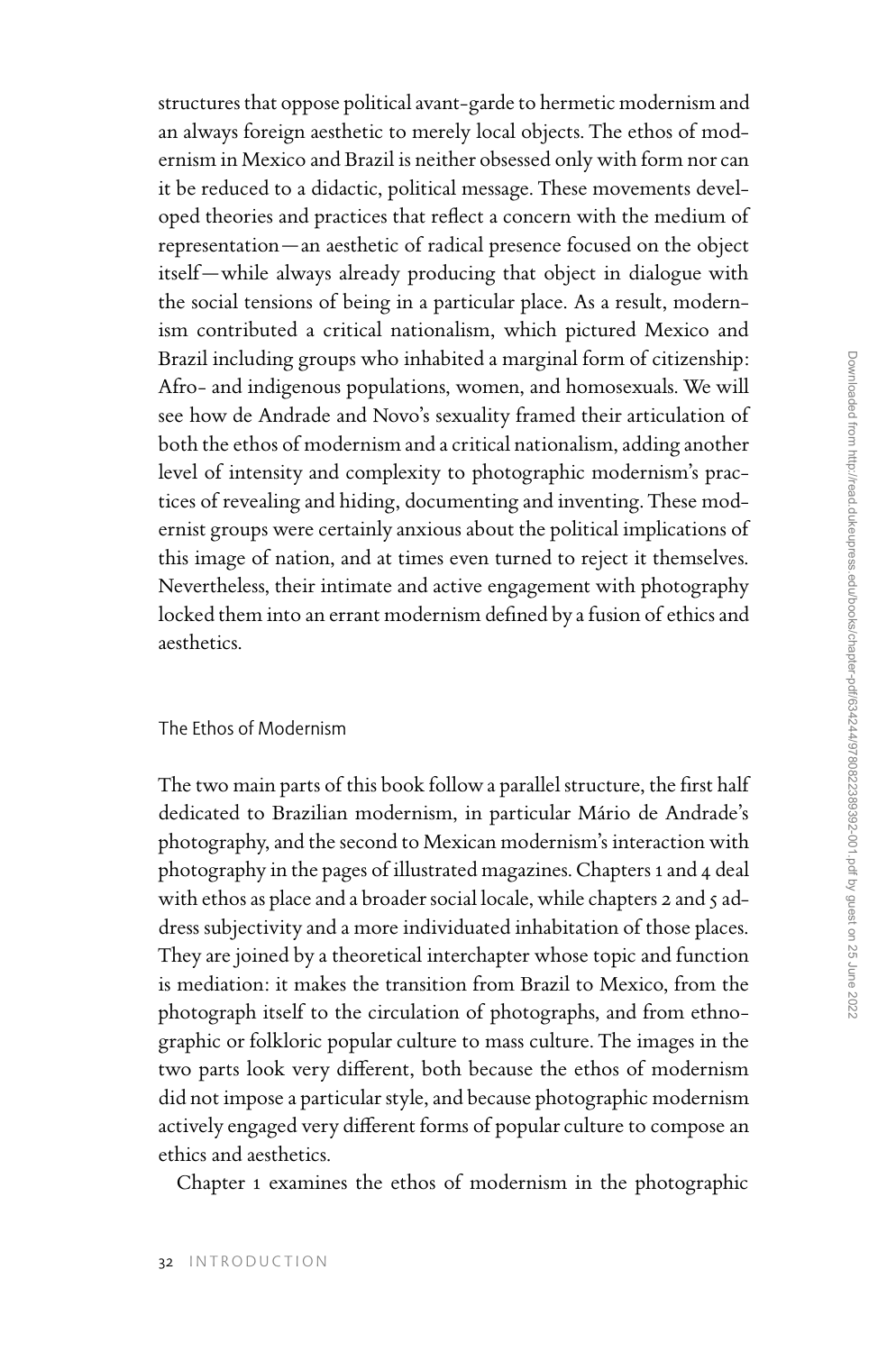landscapes that appear in de Andrade's literary, theoretical, and folkloric work.<sup>69</sup> Ethos here demarcates a shared space, the aesthetics of a particular place. In addition to the definition of ethos as home, however, a less familiar sense exists that stems from the word's Greek root, meaning "to wander."70 The dual meaning of ethos appears in Mário's fascination with the idea of *erring*, meaning both to move and to be full of errors, a repeated trope in his mixed-media manuscript *O turista aprendiz* (*The Apprentice Tourist*), as well as the canonical works of poetry and fiction that have dominated Brazilian literature through the twentieth century. Simultaneously travel diary, ethnographic text, folkloric collection, poetry, and fiction, *O turista aprendiz* includes photographic and literary landscapes that show Mário's struggles to find his place. Like modernist landscapes in general, this errant ethos engages abstraction, but his abstracted landscapes foreground the ethical dilemma of the Latin American modernist intellectual. In contrast to the purity so often ascribed to this dual entity of abstraction/landscape, Mário configures the place of Brazil as always partially deferred or inaccessible, and nevertheless a locale crucial to any theory of modernism.

Chapter 2 presents Mário's photographic and literary portraits as a form of Brazilian primitivism, which creates an image of national and individual character that overturns Freudian narratives of modern subjectivity. This primitivism develops in photographs that show Mário to be the object of representation even when he is the photographer, an experience that he proclaims to be the basis of a modernist sublime. Pushing the mimetic habit of photography to its limits, Mário presents a racialized, modern subject—and himself as such a subject—via strange poses and obscure language, which he insists can bridge the hermetic and the political. Read alongside these photographic portraits, his foundational novel *Macunaíma: O héroi sem nenhum caráter* (*Macunaíma: A Hero with No Character*, 1928) prepares us for a radical repositioning of portraiture, ethics, and aesthetics. This hero is ethical in a different sense: he both reflects the painful inheritance of colonialism and resists its influence. The ethos of modernism creates a blurry yet accurate portrait of a reconfigured subject, creates a sublime based on being the object of a gaze, and sets out ethical and political proposals for the character and rights of modern citizens.

Chapter 3 shifts from Brazil to Mexico through a return to the question of the great divide between elite and mass culture, and the idea of the popular.71 Photography carried elite culture into the popular and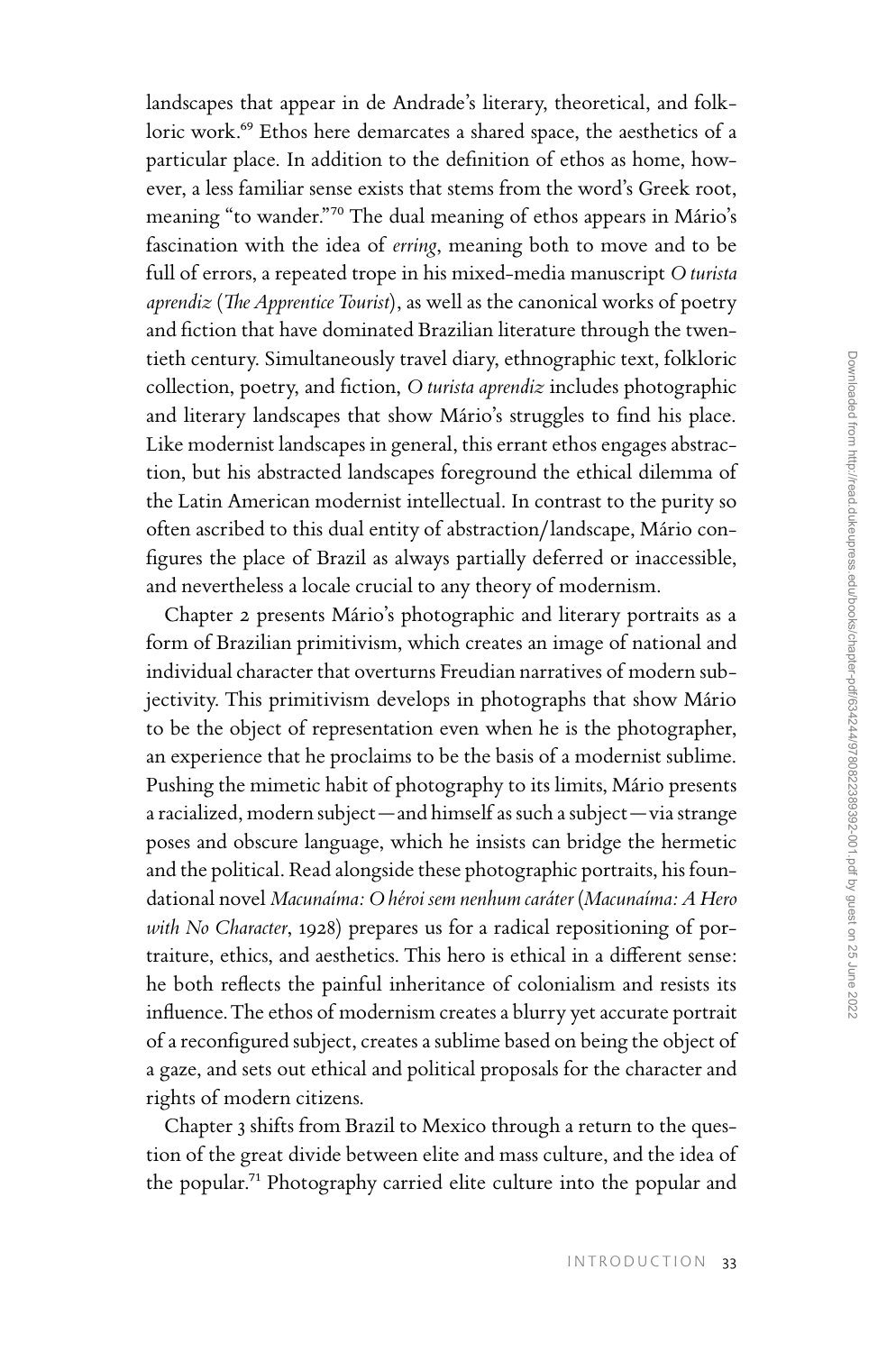back again, blurring the boundaries between artistic and ethnographic photography and illustrating experimental literature in mass-media publications. Mexican and Brazilian modernists did not simply mine the popular for exotic and scandalous images but rather actively located themselves within it, as producers and consumers of mass and popular culture. Expanding on Martín Barbero's theory of mediations, I propose that the modernist avant-garde's active participation in photographic mass culture recasts the relationship between race and modernism examined in the first two chapters, and I add to recent critiques of mestizaje, the long-dominant discourse grounding Latin American identity in racial mixture. The gender of modernity is crucial to this critique, as femininity operates as a tense and conflictive means of mediating between the modernist ciudad letrada and the modern city.72

Chapter 4 presents extensive archival evidence of this strange mixture of popular and modernist avant-garde: photo-essays, poems, and stories by Estridentistas and Contemporáneos that filled the pages of the new mass media in Mexico. Unlike a traditional view of the visual as an obedient and docile feminine, photography offered a distinctive modernist aesthetic that I term the *bellas artes públicas* (public fine arts). Salvador Novo calls the medium "the prodigal daughter of the fine arts"; a rowdy and active femininity in circulation through the city, she is popular, mobile, energetic, mass-produced, curious, and mechanical. The ethos of modernism pictured by this photographic feminine produces an ethics that both appears in stark contrast to the traditional morality associated with women's prescribed domesticity and formulates aesthetic ideals far from the formal concepts of light and line associated with artists such as Weston and Strand. The public sphere of *El Universal Ilustrado* and other similar illustrated magazines, in dramatic contrast to the masculinist space of the murals, repeatedly printed photographs of modern women in photo-essays that redefine the classic genre of the Latin American essay of identity. These popular photo-essays restructure the path of the essay, causing the critical eye of the elite "man of letters" who traditionally served as its narrator to err. Rejecting the moralisms of both Catholic femininity and the secular Revolutionary *caudillos*, they present a radically different image of the socially engaged artist. In this modernist ethos, varied and uncontrollable performances of femininity are perversely constitutive of the artist as ethical critic.

The bellas artes públicas that filled the journals described above also